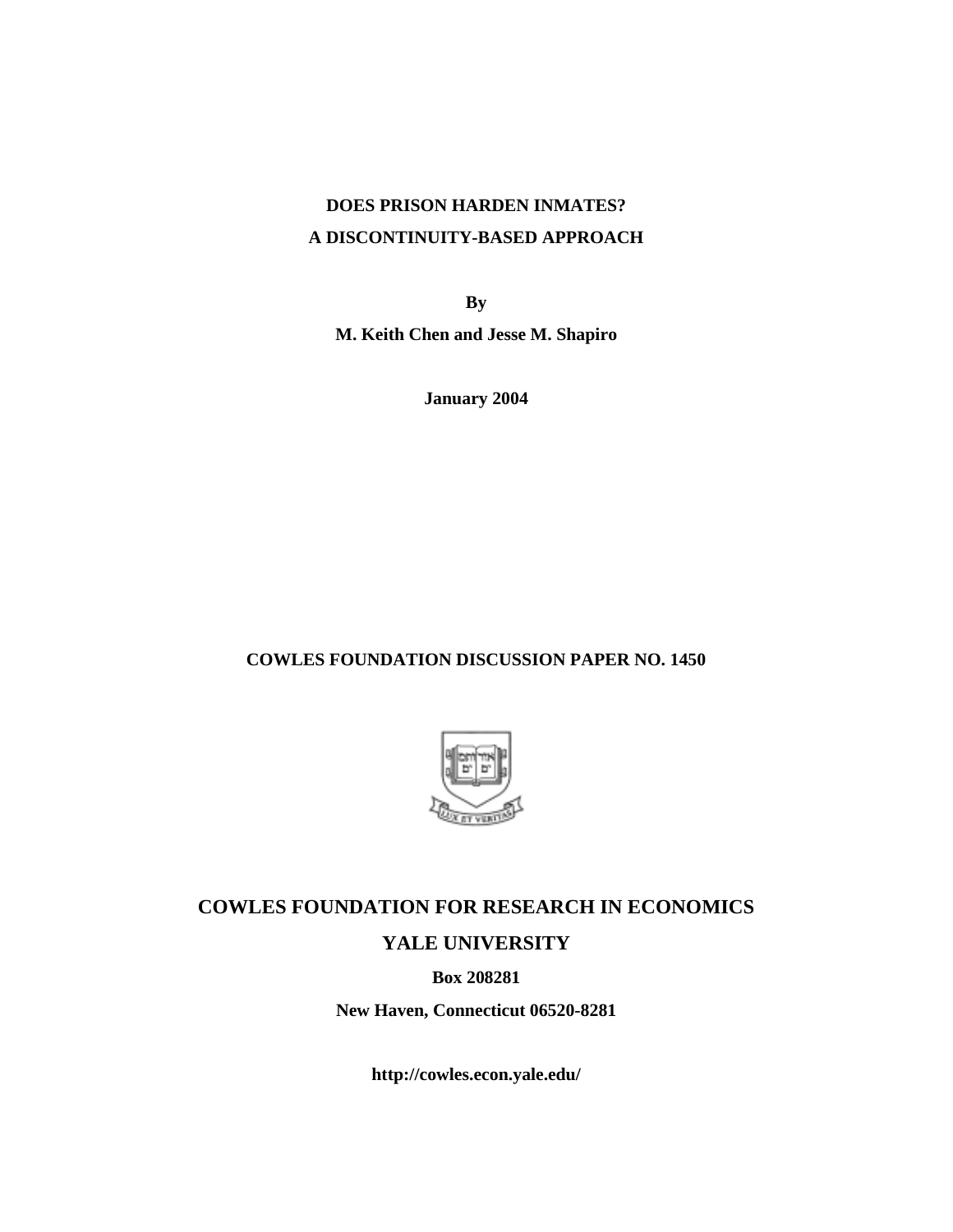# Does Prison Harden Inmates? A Discontinuity-based Approach<sup>∗</sup>

M. Keith Chen†

Yale School of Management and the Cowles Foundation

Jesse M. Shapiro‡ Harvard University

January 28, 2004

#### Abstract

Some two million Americans are currently incarcerated, with roughly six hundred thousand to be released this year. Despite this, little is known about the effects of confinement conditions on the post-release lives of inmates. Focusing on post-release criminal activity, we identify the causal effect of prison conditions on recidivism rates by exploiting a discontinuity in the assignment of federal prisoners to security levels. We find that harsher prison conditions are associated with significantly more post-release crime.

There are similar punishments and crimes called by the same name, but there are no two beings equal in regard to their morals; and every time that convicts are put together, there exists necessarily a fatal influence of some upon others, because, in the association of the wicked, it is not the less guilty who act upon the more criminal, but the more depraved who influence those who are less so.

Gustave de Beaumont and Alexis de Tocqueville, 1833

<sup>∗</sup>We are extremely grateful for data and helpful conversations to Scott Camp, Gerry Gaes, Miles Harer, Neal Langan, Bo Saylor, and their colleagues at the Federal Bureau of Prisons, Office of Research and Evaluation. We thank Dan Benjamin, Jason Burnett, Judy Chevalier, Ray Fair, Matthew Gentzkow, Edward Glaeser, Claudia Goldin, Larry Katz, David Laibson, Ilyana Kuziemko, Emily Oster, Anne Piehl, Jim Ware and workshop participants at Harvard University, the University of Chicago and Ohio State University for exceptionally helpful comments.

<sup>†</sup>keith.chen@yale.edu

<sup>‡</sup>jmshapir@fas.harvard.edu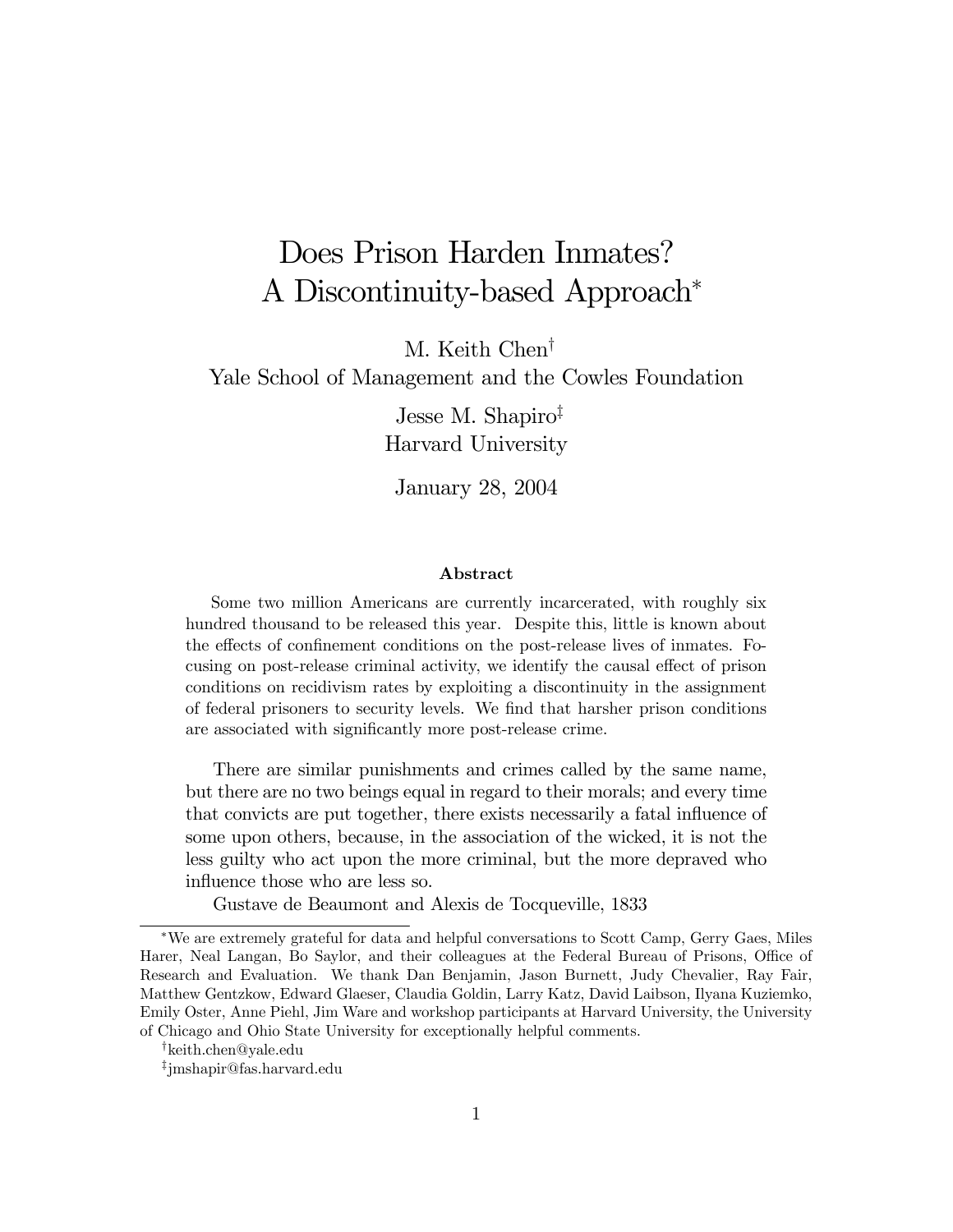America's jails and prisons house roughly two million inmates (Bureau of Justice Statistics, 2002), nearly twice as many as in 1990 and more in per capita terms than any other OECD country (OECD, 2001). Current and former prisoners constitute an increasingly large share of the U.S. population, yet little is known about the effects that imprisonment and prison conditions have on the subsequent lives of inmates.1 This omission is unfortunate: each year roughly six-hundred thousand people are released from incarceration (Bureau of Justice Statistics, 2002), and roughly two-thirds of those released will be rearrested within three years (Langan and Levin, 2002). Crimes by former inmates alone thus account for a substantial share of current and future crime. Moreover, unlike many determinants of crime, prison conditions are directly under the control of policymakers and the criminal justice system. Understanding the effect of confinement on post-release criminal activity is therefore essential to good crime-control policy.<sup>2</sup>

Theory alone cannot tell us whether an increase in the severity of prison conditions will increase or decrease the propensity of inmates to commit crimes after release. Models of "specific deterrence" (Smith and Gartin, 1989), which posit that criminals learn from their own experiences about the severity of penalties, predict that harsher conditions will decrease the propensity to recidivate. Alternatively, if harsher prison conditions correspond to inferior labor market outcomes (as suggested by Western, Kling, and Weiman, 2001), or if prison life induces a taste for violence (Banister, Smith, Heskin and Bolston, 1973 ), then harsher conditions may lead to more crime following release. More generally, a growing literature on social interactions highlights

 $1<sup>1</sup>$ A notable exception is Bayer, Pintoff, and Pozen (2003), which focuses on the effects of social interactions among juvenile on subsequent criminal behavior. Camp and Gaes (2003) study the effects of prison conditions on in-prison misconduct.

<sup>2</sup>For example, the literature on prison privatization has recently focused much of its attention on whether private prisons are likely to provide lower quality services than publicly managed prisons (Hart, Shleifer, and Vishny 1997; Camp and Gaes, 2001). If prison conditions affect rates of post-release crime commission, then providing quality-based incentives to private prison managers becomes an even higher priority.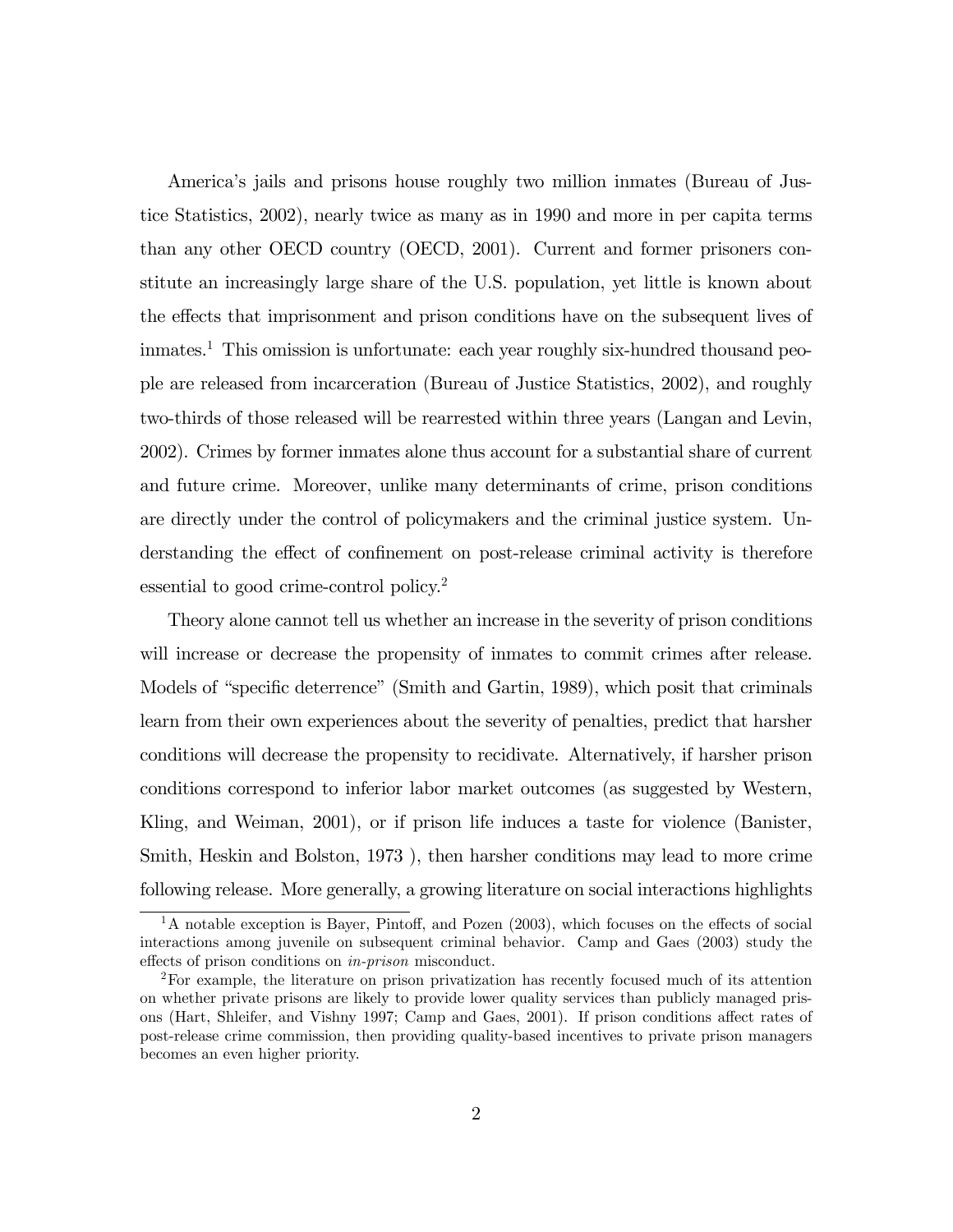the influence of peer effects on criminal behavior (Glaeser, Sacerdote and Scheinkman, 1996; Bayer, Pintoff, and Pozen, 2003). During incarceration, inmates may acquire skills, learn of new prospects, or develop criminal contacts.

In this paper we exploit a feature of the federal inmate classification system to estimate the effect of moving a prisoner to a higher security level. Prior to incarceration, every federal inmate is assigned a score intended to reflect his need for supervision. Inmates are then assigned to a prison security level depending on where his score falls relative to certain predetermined cutoff values. By comparing inmates on either side of the boundaries between different security levels, we estimate the effect on recidivism of being assigned to a higher security level. Since both the physical and social conditions of confinement vary dramatically with security level, this setting provides a quasi-experiment for identifying the effect of prison conditions on post-release outcomes.

Our approach avoids the obvious confounds inherent in simply comparing rearrest rates of prisoners in different security levels. Even with controls for demographics, such an estimation strategy would ignore the fact that prisoners are assigned to security levels based on characteristics such as crime severity that are themselves likely to predict recidivism. By taking careful account of the assignment mechanism, we can avoid bias introduced by the endogeneity of security level.

We find that moving a prisoner from minimum to low security roughly doubles his probability of rearrest within three years following release. This effect is not present in a control population of prisoners who are assigned scores but are not housed with the general prison population, suggesting that our findings are indeed driven by the effect of prison conditions on inmates. Moreover, predetermined demographic characteristics display no discontinuities at the cutoffs, providing further support for the existence of a treatment effect of security level on recidivism.

The paper is organized as follows. Section 1 discusses the relationship between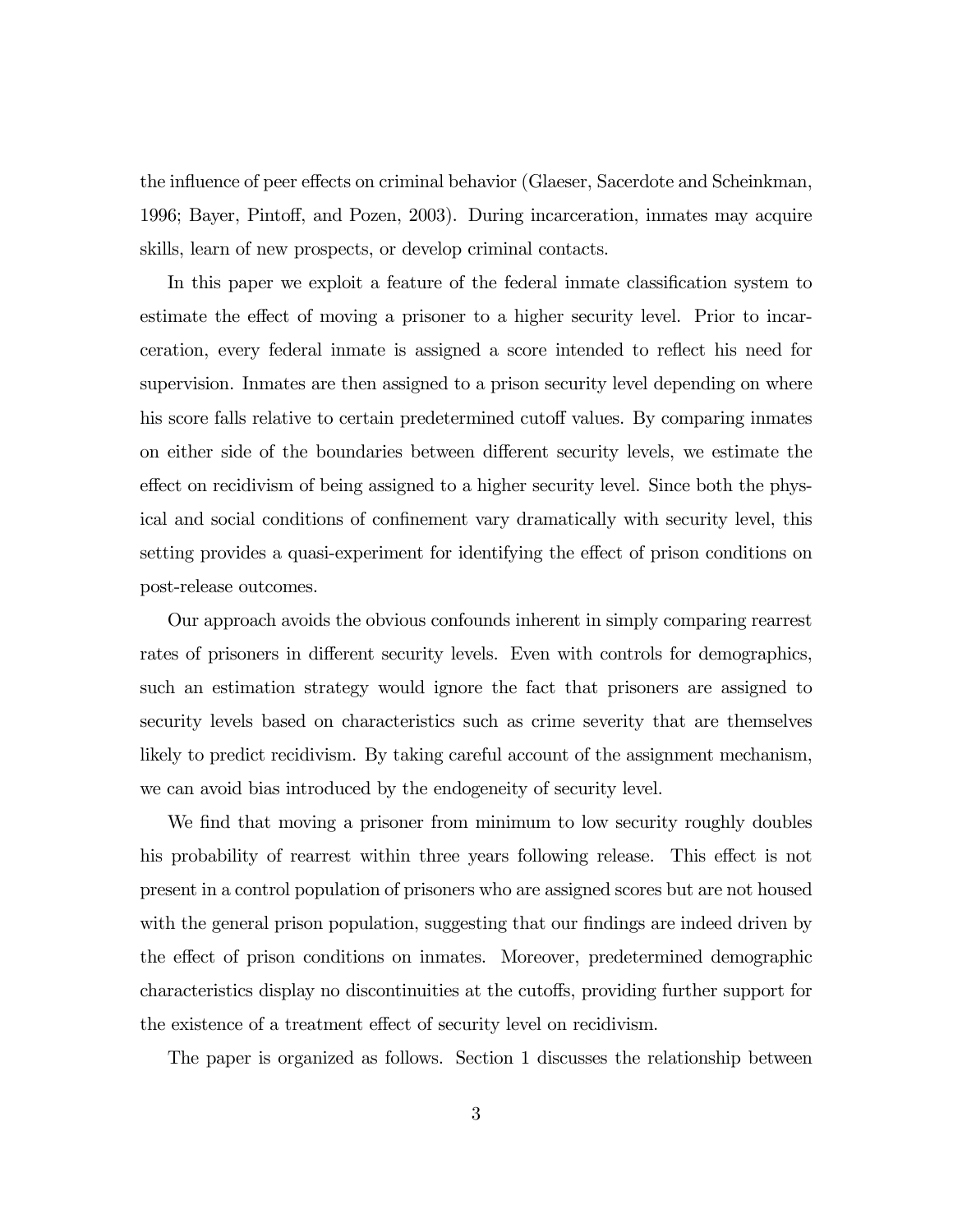security level and conditions of confinement and describes the dataset. Section 2 presents our findings as well as some checks on the plausbility of our identifying assumptions. Section 3 concludes.

### 1 Background and Data Description

### 1.1 Inmate Classification and Security Level

Upon entry to the federal prison system, an inmate is processed using an Inmate Load and Security Designation Form (see Figure 1). The Security Designation Data recorded on this form are used to produce the individual's *security custody score*.<sup>3</sup> In the construction of this score, each of seven items contributes points to an overall sum. For example, offenses are grouped into five categories, from lowest severity (such as "counterfeiting, under \$2000") to greatest severity (such as homicide), and each inmate receives an associated offense severity score ranging from 0 (least severe) to 7 (most severe). The scoring is done by an Regional Designator at the Bureau of Prisons, and follows a procedure laid out in detail in the Bureau of Prisons Security Designation and Custody Classification Manual (Federal Bureau of Prisons, 1982). Important for our identifying assumption is that no aspect of the score requires the Designator to exercise any personal judgment; all crimes, sentences, and judicial recommendations translate directly into a unique scoring. In the Appendix we discuss in detail how the components of the score are determined, and Appendix Table 2a summarizes how those components sum to the overall score.

Once the score has been computed, it is compared to a set of cutoff values (see Appendix Table 2b) to determine an inmate's security level. This is done mechanically,

<sup>&</sup>lt;sup>3</sup>The score is intended to predict prisoner misconduct and therefore to measure the supervision needs of individuals. Over time, the score has been refined through continuing research into the predictors of prisoner misconduct (Harer and Langan, 2001).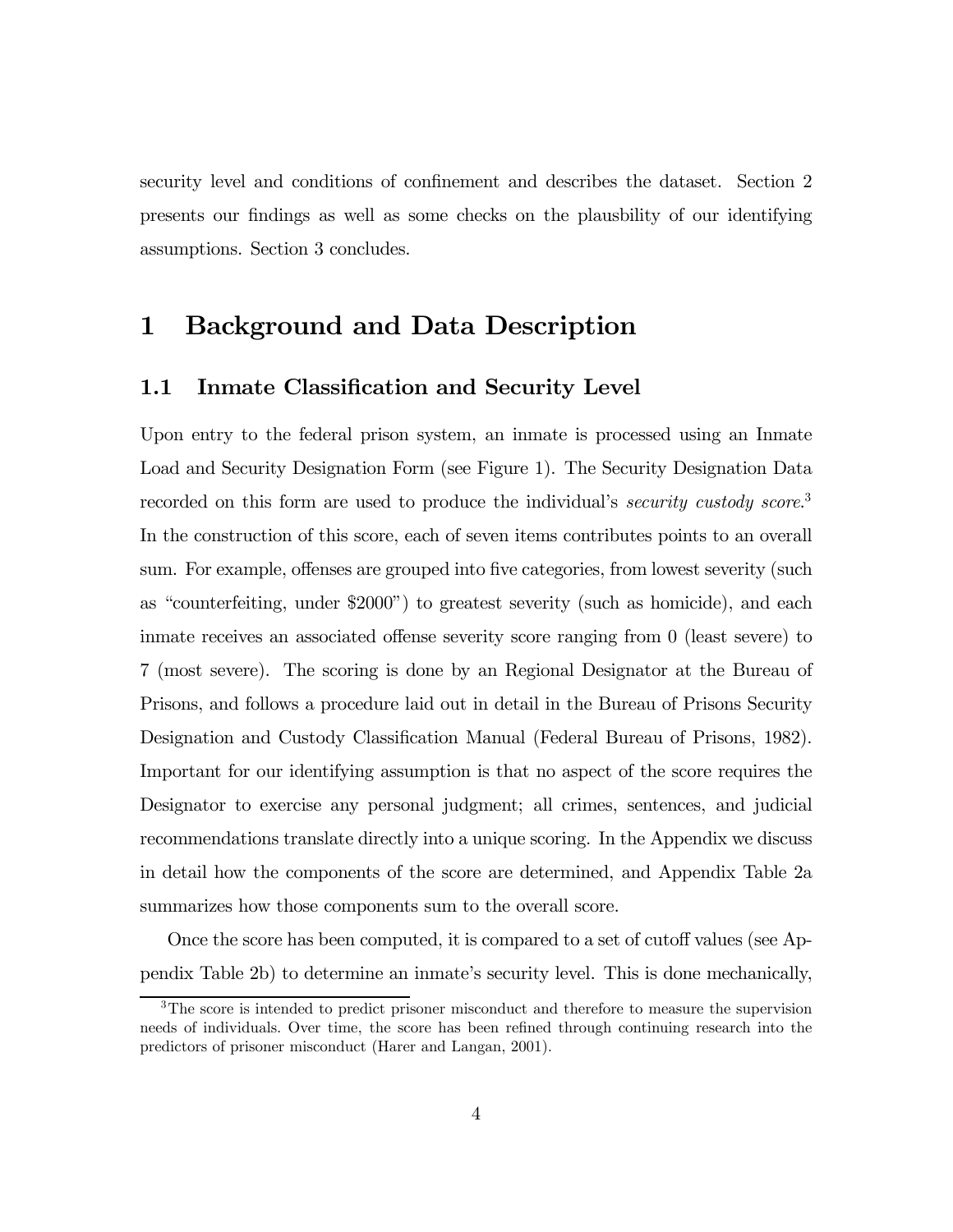however certain additional (observable) considerations may intervene to prevent the inmate from being housed in what would otherwise be his security level. For example, deportable aliens may not be housed in minimum security, nor can those who have been convicted of threats to government officials.<sup>4</sup> Such considerations are recorded on the security designation form as public safety factors, and most have the effect of excluding an inmate from minimum security. Finally, inmates who suffer from chronic medical conditions are also scored, but are housed separately in a prison medical facility (latter we will use this subsample as a control group to test the robustness of our primary specification). In some cases security level can be changed at the discretion of a Bureau of Prisons (BOP) official, although such instances appear rare. Once a security level has been assigned to an inmate a BOP employee assigns the inmate to a prison based primarily on location and on the availability of space.<sup>5</sup>

An inmate's assigned security level has an enormous impact on his experiences in prison. As Appendix Table 2a details, prisoners convicted of more severe offenses, prisoners with more serious prior records, and prisoners with histories of violence are all, by design, more likely to be placed in more secure facilities. Thus comparing prisoners in different security levels one would find that those housed in more secure facilities are exposed to more violent individuals with more serious criminal histories. Given the growing literature on peer effects and the intensity of contact co-housed prisoners experience, this alone would suggest large security-level effects on postprison characteristics.

Unfortunately, very few anthropological or ethnographic studies compare facilities with different security levels.<sup>6</sup> Fortunately, ample inmate survey data provides

<sup>4</sup>Other such considerations include medical and mental health, aggressive sexual behavior, offense severity, organized crime, and gang membership.

<sup>&</sup>lt;sup>5</sup>An inmate can change facilities or security levels during the course of his incarceration, due, for example, to changes in health or to in-prison misconduct. As changes are endogenous, we will focus on security level upon entry to the federal prison system.

 $6$ Accounts of life in prison typically focus on one institution, usually maximum security (Sykes,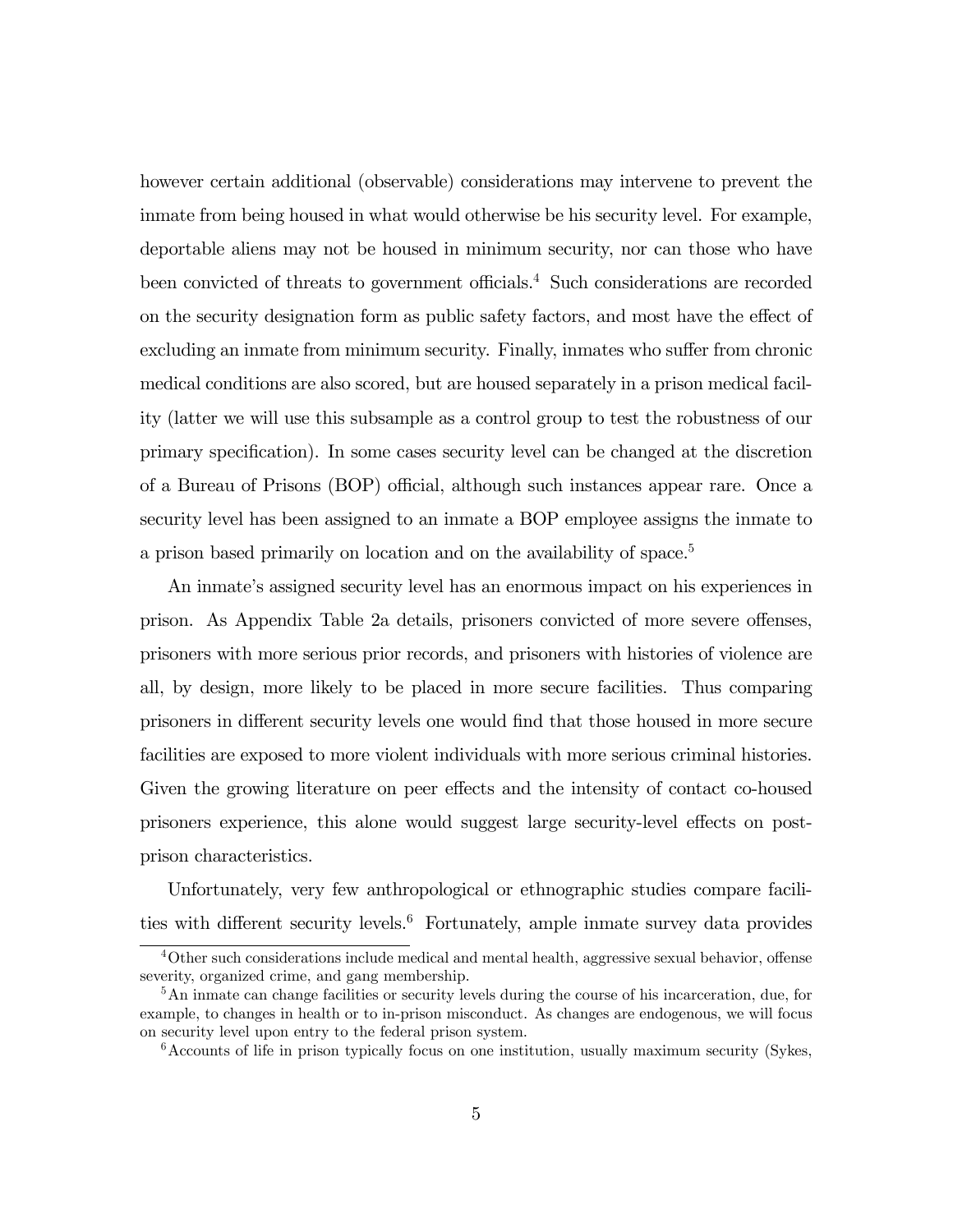a reasonable account of how life differs across security levels. Sufficient for our purposes, the Survey of Inmates of Federal Correctional Facilities (U.S. Department of Justice, 1991), contains data on inmate demographics, criminal histories, experiences in prison, and self-reported conditions of confinement for a nationally representative sample of federal inmates.<sup>7</sup>

Table 1 presents some simple comparisons across security levels, both in selfreported conditions of confinement and in-prison misconduct. The data strongly confirm the intuition that more secure facilities allow less contact with the community and less freedom of movement. While 14% of minimum security inmates report having been allowed furloughs during their current period of confinement, only 2.5% of low security inmates have had furloughs; for maximum security inmates the figure is below 1%. Similar trends show up in the percent of respondents who have been seriously injured during confinement. Moving from minimum to low security exposes an additional 2.7% to serious injury; moving from low to medium or medium to maximum increases the rate of injury by 1.2% and 1.8%, respectively.

On the whole then, the available evidence strongly suggests that conditions of imprisonment differ dramatically by security level. Higher security prisons involve less contact with the outside world, allow less freedom, and subject inmates to far more violence.

### 1.2 Data

Our data are a representative sample of 1,205 inmates released from federal prisons in the first six months of 1987 (Harer, 1994). Data on demographic characteristics and criminal histories were recorded for all inmates in the sample, as were the inmates'

<sup>1958;</sup> Conover, 2001).

<sup>7</sup>While using self-reported data to compare conditions across security levels does raise some methodological issues, Camp (1999) has found that such surveys do contain information helpful in making comparisons between facilities.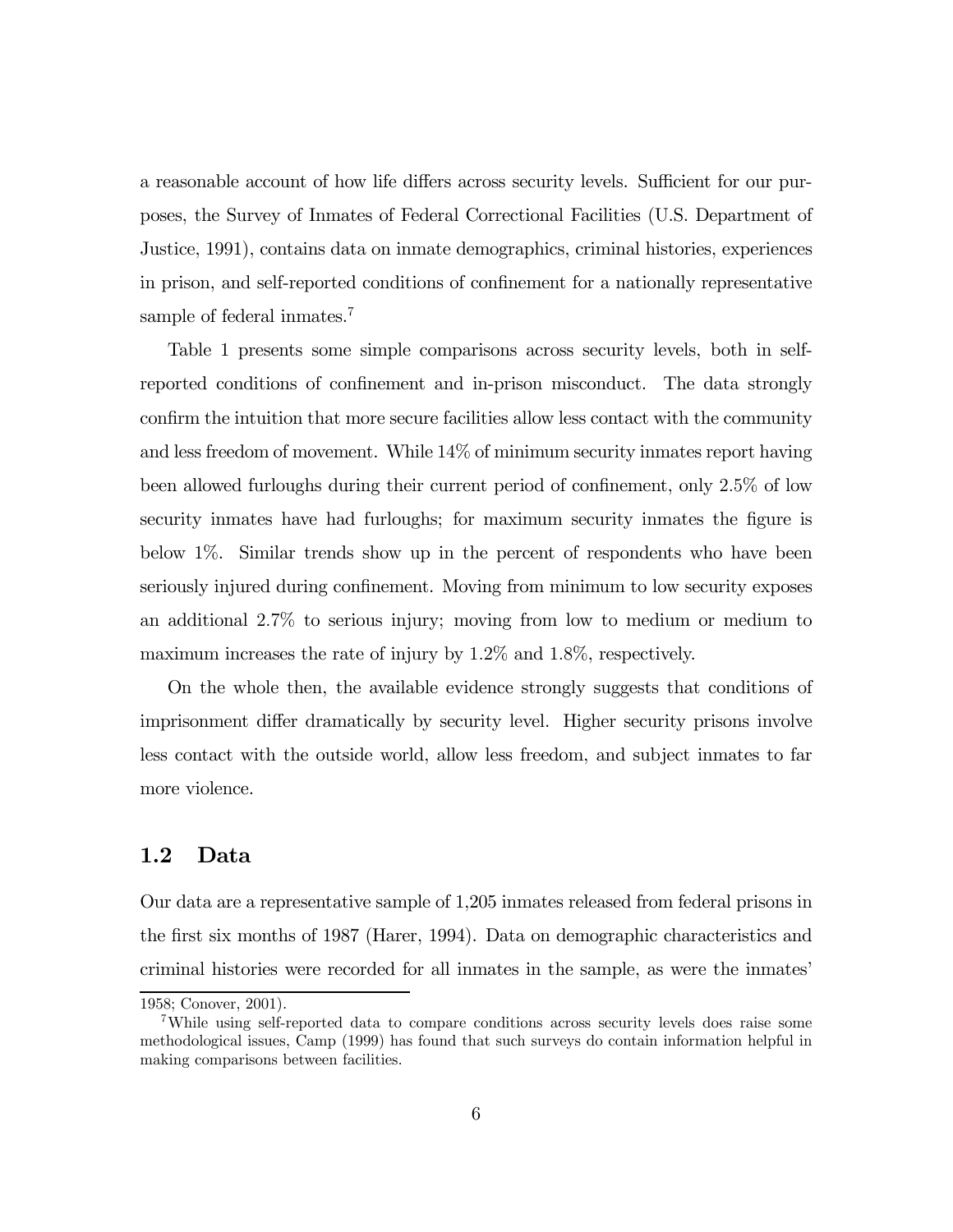security custody scores and security levels on entry to the system, when available.<sup>8</sup> Following release, the FBI provided records of all re-arrests on either state for federal charges within a three year window of release. Hence even though all inmates in our sample were initially incarcerated for federal crimes, we have records of all subsequent re-arrests within 3 years, even if they took place under state jurisdiction.

Of the original sample of 1,205 inmates, security level data are missing for 16, and 11 served short sentences in halfway houses that do not have a security designation. Another 216 were placed in administrative facilities for special medical needs; we will later use this sub-sample as a control group in our analysis. Finally, 12 inmates have missing data on score, leaving a total sample of 950 with usable data.

Table 2 presents summary statistics for this group. Over half of all of inmates were rearrested within three years of release, a level comparable to most state-level studies of recidivism (Camp and Camp, 1997). Other sample characteristics are less surprising: relative to the U.S. population, the sample contains more males, fewer whites, fewer high school graduates, and more previously convicted offenders. Grouping by security level, Table 2 also demonstrates the large changes in these characteristics across levels. For example, the percent of convicts rearrested within 3 years is 38% in minimum security, but jumps to 55% for low security, and is 60% for all levels higher then low. In these level statistics the most dramatic changes occur when leaving minimum security, leading us to suspect that our strongest results will come from this break.

A crucial requirement for our analysis is that security level vary discontinuously with score. As Figure 2 demonstrates, the data confirm what policy implies: the probability of being placed in low rather than minimum security jumps discretely

<sup>8</sup> In many cases—usually inmates who entered the system prior to the introduction of modern computer records—data from the initial classification form was not available. In these cases score and security level were recorded from the earliest available reclassification form. The components of the score are unlikely to change during confinement, and conditional on time of entry, we find that our conclusions are quite similar (and statistically indistinguishable) across the two groups.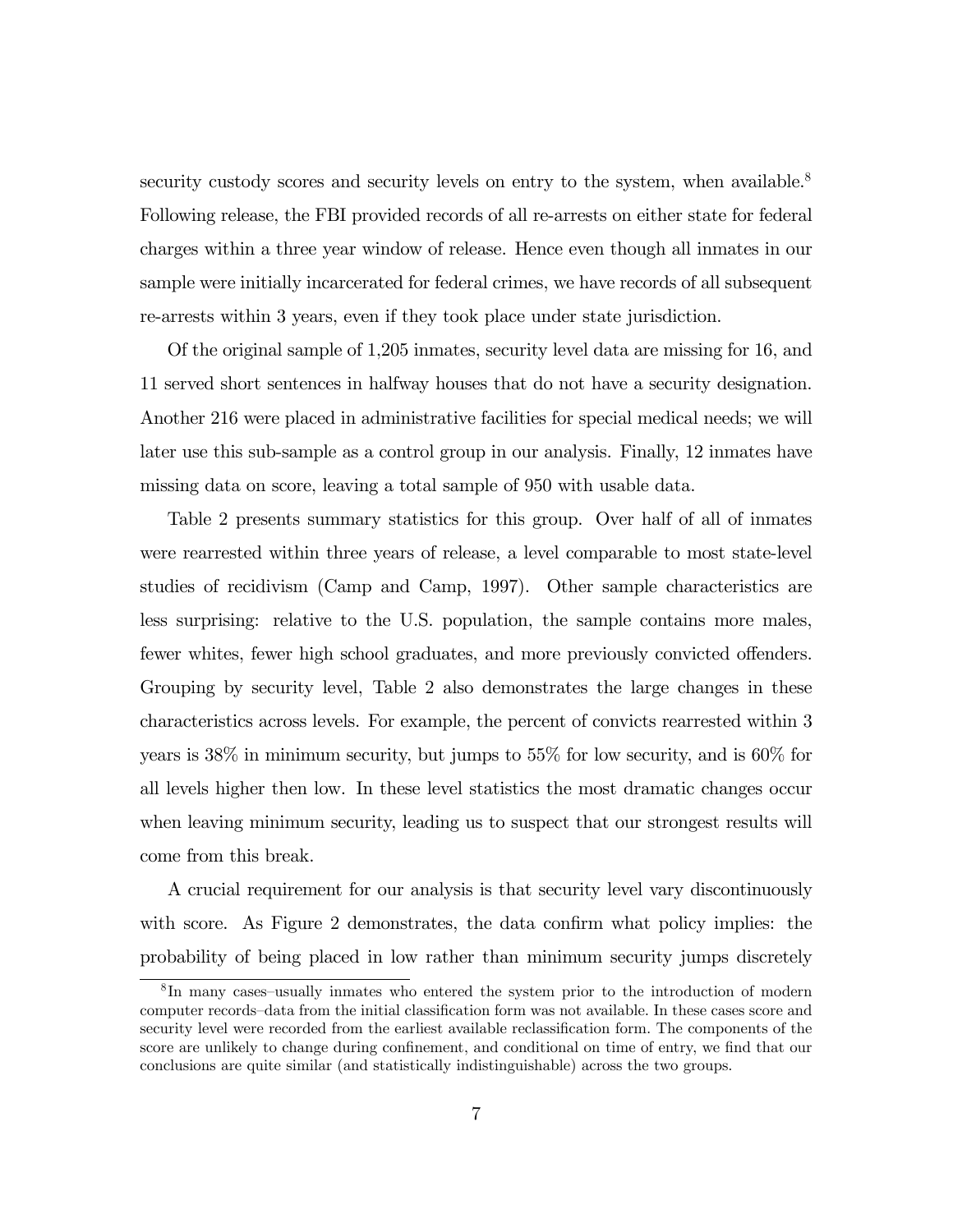when the score passes the official cutoff of 6. Similar jumps are visible at each cutoff (see Appendix Table 1).

### 2 Results

Given how drastically prison conditions vary across security levels, it is plausible that the type of an inmate's prison greatly affects his post-prison outcomes. To test this we exploit the fact that the assignment process outlined in Section 1 exhibits discontinuities at several pre-determined cut-off points. Inmates who find themselves at opposite ends of any of these cutoffs are likely to be ex-ante comparable in all underlying attributes, providing us with a quasi-experimental way of testing the effects of security level.

#### 2.1 Regression Discontinuity

In a regression-discontinuity design (Campbell and Stanley, 1963; Rubin, 1977; Berk and De Leeuw, 1999), subjects are assigned a treatment condition based on cutoff values of a known and measured assignment score. For federal inmates the security designation score discussed in Section 1.1 serves this purpose.<sup>9</sup> By conditioning our analysis of recidivism on both an inmate's score (constrained to enter smoothly) and their resulting security level, we obtain unbiased estimates of the treatment effect. This design assumes that all variables (over which ex-post recidivism differs) vary continuously with the assignment score, while the treatment jumps discontinuously

 ${}^{9}$ Regression discontinuity is not new to the study of crime. Berk and Rauma (1983) investigate the effects of transitional aid to prisoners on recidivism, exploiting a California policy which extends unemployment insurance to prisoners who work a certain number of hours prior to release. Berk and de Leeuw (1999) also study the California prison system, using a regression discontinuity design to predict the effects of various assignment procedures on in-prison misconduct. Economists have use regression discontinuity to estimate the effects of financial aid on college enrollment (van der Klaauw 2001), the effect of incumbency on election results (Lee, 2001), and the effects of class size on school performance (Hoxby, 2000).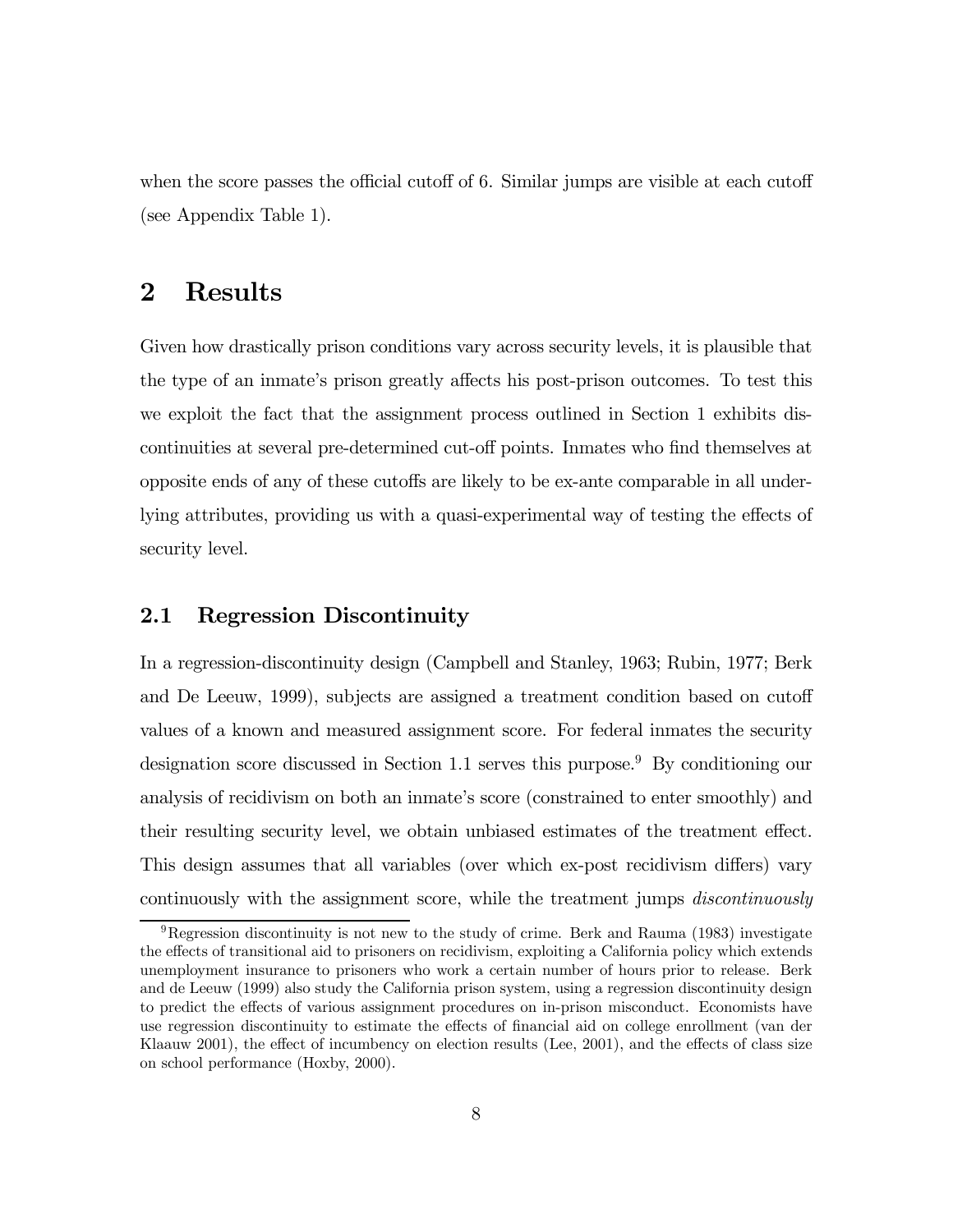at the pre-determined cutoff. In essence then, within a small interval around a cutoff the allocation of prisoners to different security levels amounts to a random assignment procedure.

As a first pass at the data, Table 3 compares rearrest percentages between small groups just above and below the minimum security / low security cutoff. Inmates with scores of 7 or 8 are significantly more likely to be rearrested within one, two, or three years following release than those with scores of 5 or 6. These differences persist (but lose statistical precision) when we restrict the sample by "squeezing in" to inmates with scores of 6 and 7 only.

#### 2.2 Reduced-form Estimates

To analyze the data more formally, we run a probit analysis using as a dependent variable the probability of being rearrested after 1, 2, or 3 years following release. Our independent variables will be polynomial terms in score, demographic controls, and dummies for the three score cutoffs relevant to our data. Since having a score above a certain cutoff does not guarantee placement in a higher security level (see Figure 2 and Appendix Table 1), the results in this section will be reduced-form estimates of the effect of score cutoffs on recidivism. In the next subsection we will present estimates that can be interpreted more directly as the effect of security level on rearrest.

Applying our regression discontinuity design, we assume that recidivism varies continuously with score and model that relationship with a high-order polynomial. To estimate the treatment effect of score cutoffs, we allow dummies for cutoff levels to induce a additive shifts in the latent probit variable. In other words, assuming that the two within-group conditional expectation functions are parallel shifts of a normal CDF gives us our first design: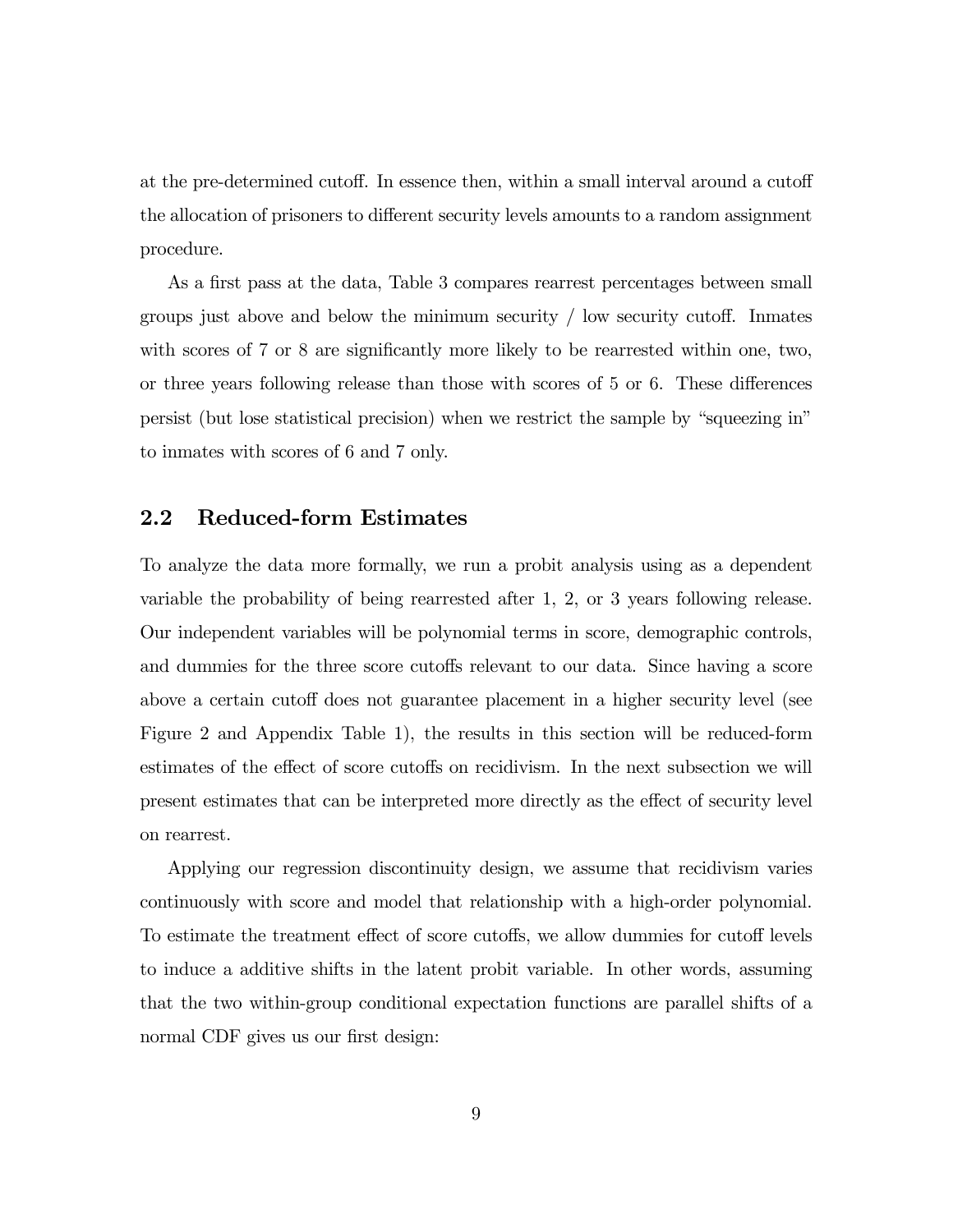$$
P(Rt) = \Phi(\beta X + \lambda g(score) + \alpha_1 S_6 + \alpha_2 S_9 + \alpha_3 S_{13})
$$
\n(1)

Here  $R_t$  is 1 if an inmate has recidivated after t years and 0 if he has not, g is a fourth order polynomial in the security custody score, and  $S_n$  are dummies for score  $>n$ . X is a matrix of covariates that predict recidivism.<sup>10</sup> Table 4 presents the results of this analysis.

Columns (1) through (4) present the results with the dependant variable being the probability of rearrest within a three-, two-, or one-year window following release. Controlling for a polynomial in security custody score, there is a significant effect of prison security level on the probability of post-release rearrest. Focusing on the cutoff between minimum (score of 1-6) and low (7-9) security prisons (the only discontinuity well represented in our sample), we see that assigning an inmate to low security roughly doubles his chances of rearrest in three years when compared to minimum security. This result is supported by positive coefficients on rearrest within a two and one year window.

Because our data include precise information on the date of rearrest, by using only dummies for rearrest within particular time frames we are ignoring some of the variation in recidivism. To check whether our results are sensitive to this decision, we have re-run the reduced-form analysis in Table 4 using a Cox proportional hazard model of time-to-rearrest (not shown). The results are quite similar in direction, magnitude, and statistical significance.<sup>11</sup>

<sup>10</sup>Covariates include age and dummies for high school graduate, prior convictions, married, white, male, and employed prior to arrest.

<sup>&</sup>lt;sup>11</sup>We have also examined the variation of our results across types of crimes and find that rearrest rates for violent, nonpecuniary crimes seem to be most sensitive to security level (results not shown).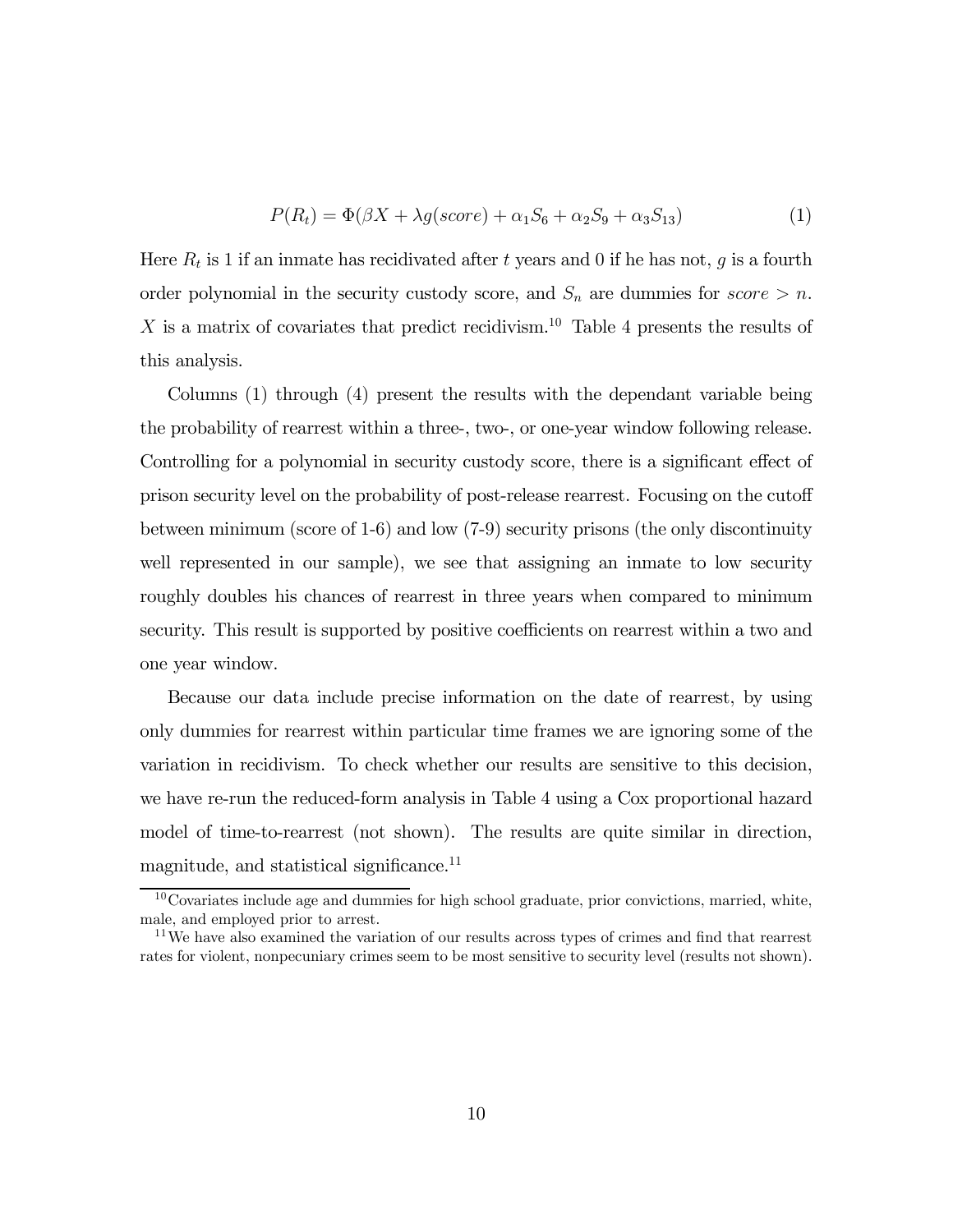### 2.3 Two-stage Least Squares Results

The results in the previous section show the effect of exceeding score cutoffs on the probability of rearrest. Because the score cutoffs do not perfectly determine the security level in which an inmate is housed, the coefficients in Table 4 cannot be interpreted as estimates of the effect of security level on the probability of rearrest. To get such an estimate, we need to adjust the coefficients to correct for the imperfect link between security custody score and security level.

The standard tool for making such an adjustment is the two-stage least squares (2SLS) estimator. To estimate a 2SLS model, we restrict attention to inmates housed in either minimum or low security facilities. This allows us to focus on the effects of moving from minimum to low security, the cutoff at which our data are thickest. We estimate a linear probability model<sup>12</sup> using rearrest as a dependent variable:

$$
P(R_t) = \beta X + \lambda g (score) + \alpha (low) + \varepsilon
$$
\n(2)

Here  $R_t$  is 1 if an inmate has recidivated after t years and 0 if he has not, g is a fourth order polynomial in the security custody score, and low is a dummy equal to one when the inmate is in a low security facility.  $X$  is a matrix of covariates that predict recidivism.<sup>13</sup> In estimating equation (2), we will instrument for low with a dummy equal to one when the score is greater than or equal to six. Thus, our identification will come only from the discontinuity in the recidivism rate around a score of six, and our estimates will be interpretable as the causal effect of security level on rearrest.

Table 5 presents the results of this analysis. Although these results are somewhat less precise than the reduced-form estimates shown in Table 4, in general they show a

<sup>&</sup>lt;sup>12</sup>Because of the well-known limitations of linear probability models, we have checked our findings with an estimation procedure (Amemiya Generalized Least Squares) that incorporates a probit specification for the probability of rearrest (Newey, 1987). The point estimates and statistical significance are quite similar; we report results from 2SLS here because it is the more familiar tool.

<sup>&</sup>lt;sup>13</sup>Covariates include age and dummies for high school graduate, prior convictions, married, white, male, and employed prior to arrest.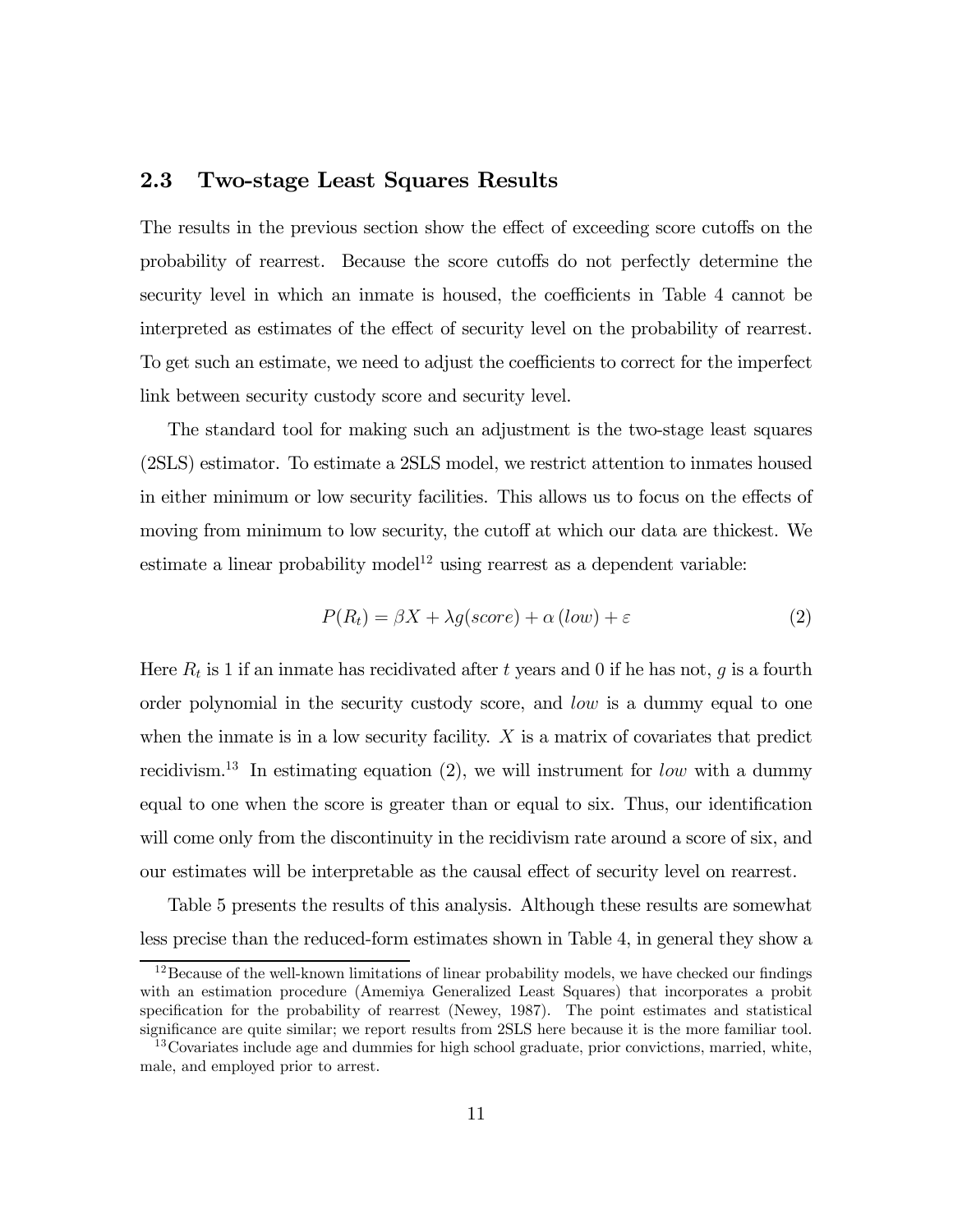large, positive and statistically significant effect of low security (relative to minimum security) on the probability of rearrest. For example, our estimates imply that moving an inmate from minimum to low security would increase his probability of being rearrested within three years by roughly 33 percentage points.

#### 2.4 Robustness

The estimates we have presented are consistent under the maintained hypothesis that all correlates of recidivism vary continuously with score. While it is not possible to test all covariates, we can ask whether observed covariates meet this criterion. Table 7 tests for discontinuities in our control variables, regressing demographic characteristics (high school degree status, prior convictions, race, and employment) as of entry to prison on dummies for score cutoffs and a fourth-order polynomial in score. As columns (1) through (4) report, none of these characteristics appears to have a discontinuity at the score cutoffs. Thus it seems unlikely that our results are driven by a pre-existing discontinuity at the score cutoffs.

An alternative check on our assumptions is to examine a population with known scores that is not housed in accordance with the security guidelines of those scores. Inmates housed in "administrative" facilities, which are essentially prison hospitals, constitute just such a population. They are housed apart from the general population and are therefore not exposed to the variation in conditions of confinement that we discussed in Section 1. Our dataset contains 211 inmates with known scores who were housed in administrative facilities. Overall these inmates exhibit similar rates of recidivism to the general inmate population, and we find that similar demographic characteristics predict recidivism in both groups. As Table 8 reports, there is no evidence of a discontinuous relationship between score and recidivism for these inmates. Moving an inmate housed in an administrative facility from minimum to low security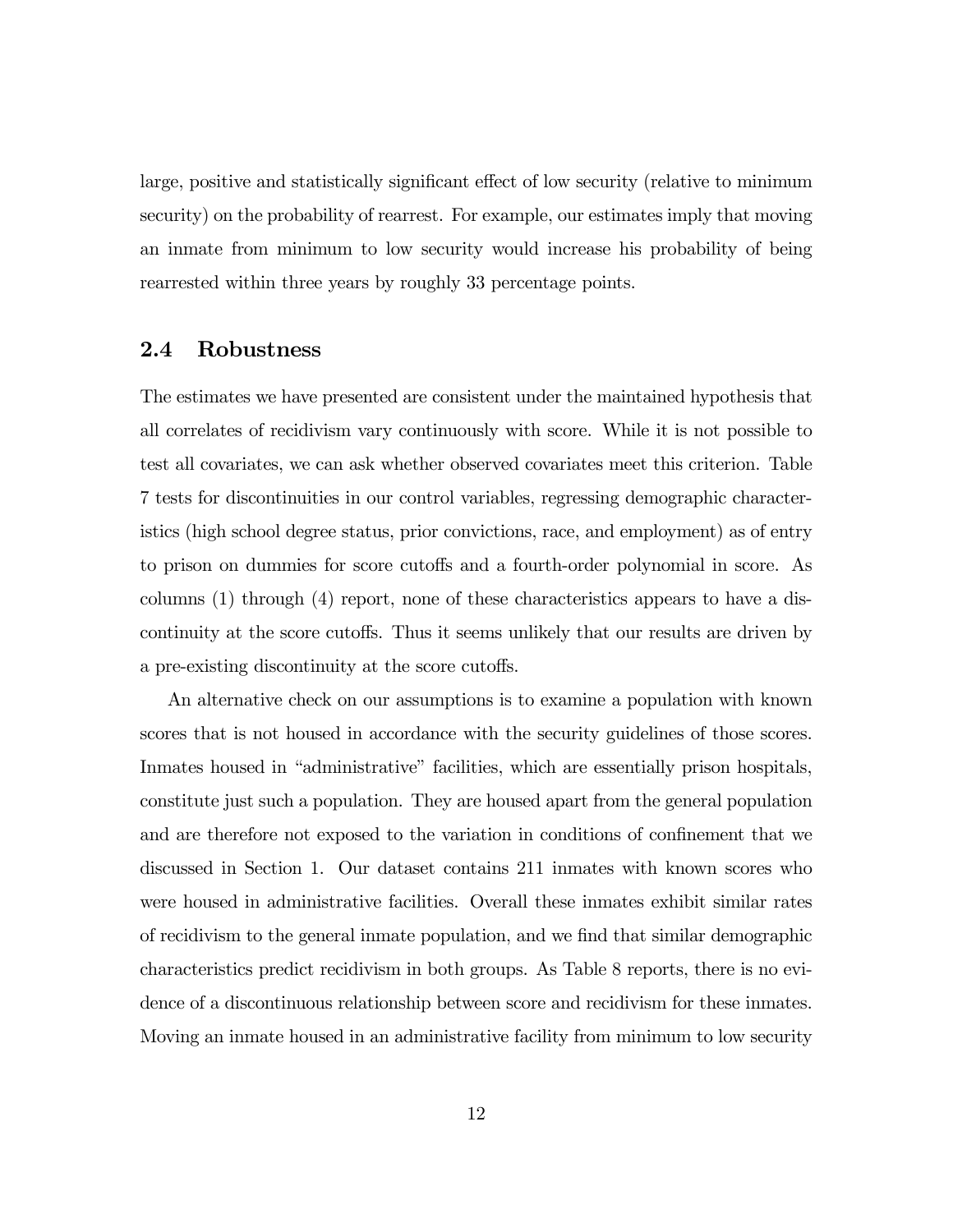designation has an insignificant negative effect on the probability of rearrest. In some specifications, there is a significant positive effect of being assigned to a medium security facility on rearrest, but the result is not consistent across specifications and should be interpreted with caution given the limited data available to identify such an effect.

A final concern is that our estimates measure the post-prison arrest rate, not necessarily the crime-commission rate. The claim that harsher prison conditions increase the commission of crimes rests on the assumption that the probability of arresting an ex-convict conditional on his having committed a crime does not depend on his former security level. For example, if upon release a low security inmate is subject to more frequent drug tests than his minimum security counterpart, our results may be picking up an increased probability of rearrest that has nothing to do with increased criminal tendencies.

Although the parole system leaves room for individual discretion, most state parole agencies use standardized risk assessment tools to map inmates into supervision levels (Jones et al, 1999). None of the instruments we examined take account of an inmate's former security level, nor look as if their cutoffs coincide with those in the security custody score. Furthermore, the variables these systems do take into account relate primarily to providing the appropriate services (drug users receive drug counselling) and limiting especially newsworthy crimes (convicted sex offenders are monitored very closely). Finally, the effect of security level on recidivism is visible even if we exclude parole violations from our sample. Thus, while we cannot completely rule out a bias, it seems likely that the coefficients we obtain represent a true treatment effect of security level on criminal activity and not just an increased probability of arrest conditional on the amount of crime committed.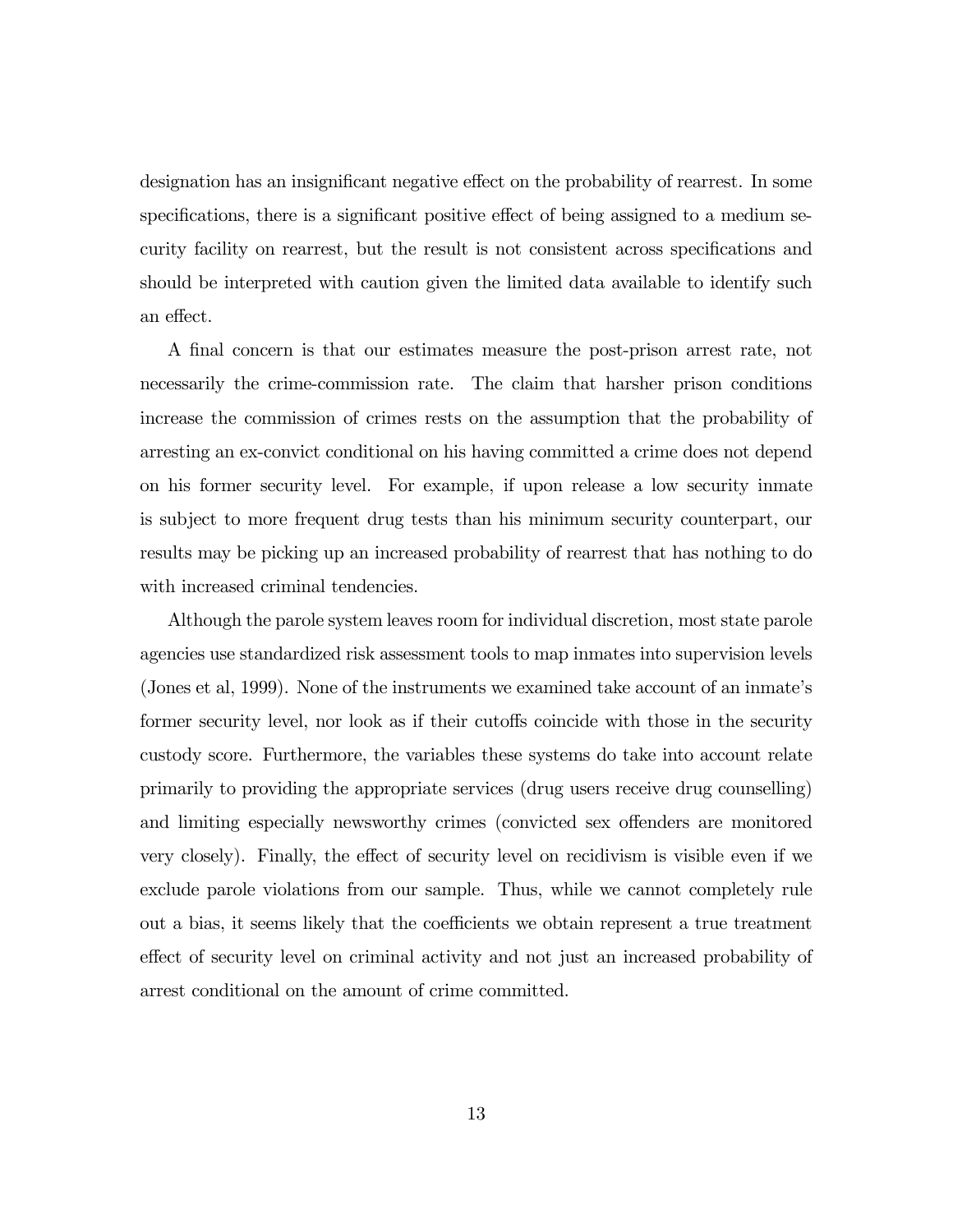### 3 Conclusion

With over two million inmates currently incarcerated and six hundred thousand inmates released per year, the demographic impact of American prisons can hardly be overstated. In this paper we have attempted to understand the impact that incarceration has on inmates' subsequent lives, focusing on perhaps the most serious and socially costly consequence of that incarceration, recidivism into crime. Our findings suggest that inmates harsher prison conditions cause higher rates of post-release criminal behavior. By exploiting discontinuities in the assignment of inmates to different security levels, we isolate the component of this effect that results directly from prison conditions.

To the degree that as an institution, prisons exist to reduce crime (both through deterrence and incapacitation) our estimates serve as counterpoint. The deterrence effect of harsher sentences has been widely studied, and the incapacitation of criminals clearly reduces the immediate commission of crimes. Our results suggest these reductions may come at the cost of future crimes.

Clearly further research is required to illuminate these effects more fully. A richer understanding of the ways inmates respond to both harsher conditions and exposure to more violent peers would allow prison systems to reduce socially costly recidivism by redesigning their assignment systems, both between and within prisons. Prison sentences and conditions could, in principle, be tailored to minimize the social costs of crime, taking into account both current crime deterrence and future crime recurrence. With the volume of prisoners that move through the American system showing no signs of decline, the potential for social gains through such an exercise is considerable.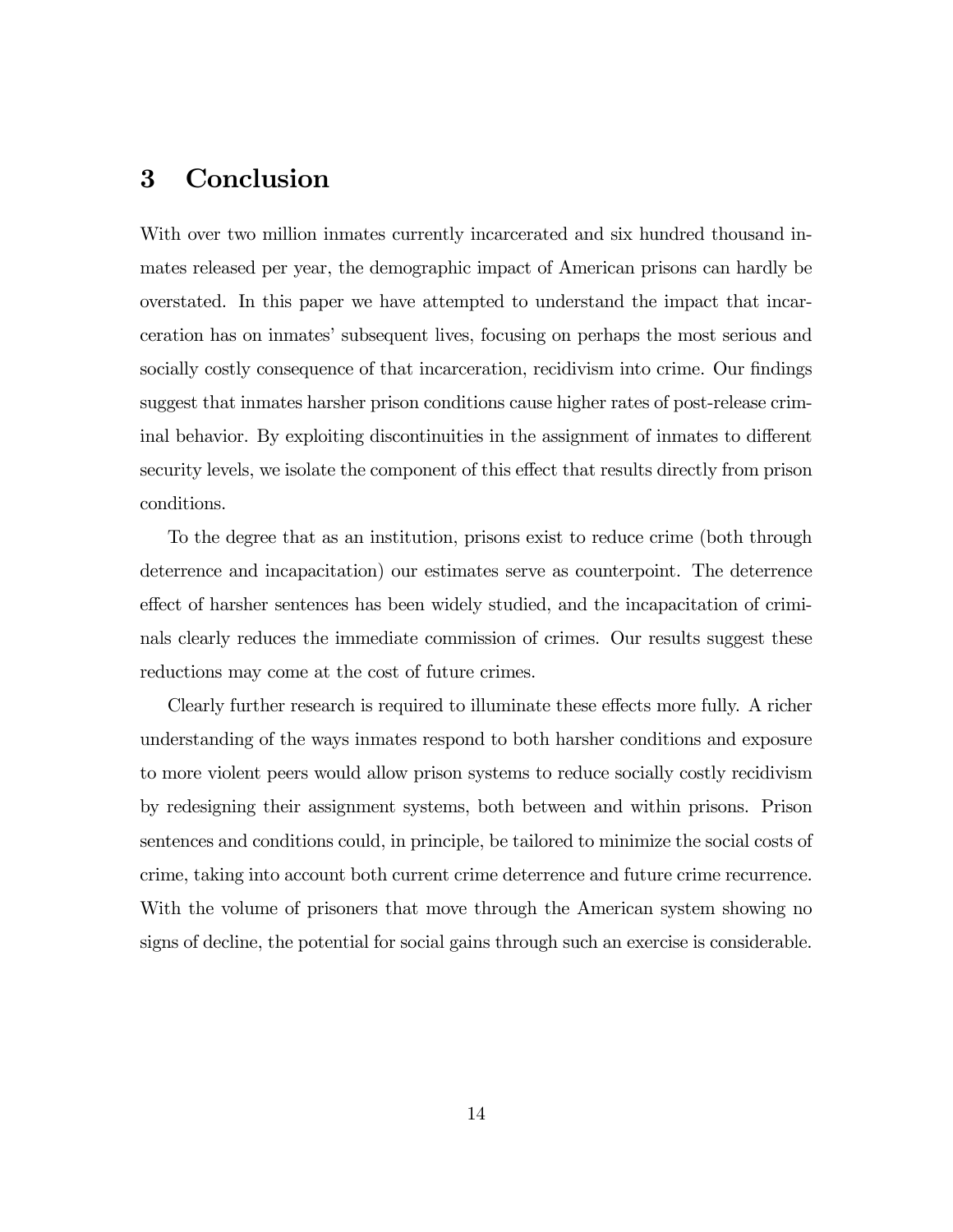### References

- [1] P. A. Banister, F.V. Smith, K. J. Heskin, and N. Bolton. Psychological correlates of long-term imprisonment. British Journal of Criminology, 13(4):312—330, October 1973.
- [2] Patrick Bayer, Randi Pintoff, and David E. Pozen. Building criminal capital behind bars: Social learning in juvenile corrections. Yale University Mimeo, October 2003.
- [3] Richard A. Berk and J. de Leeuw. Evaluation of California's inmate classification system using a generalized discontinuity design. Journal of the American Statistical Association, 94(448):1045—1052, 1999.
- [4] Richard A. Berk and David Rauma. Capitalizing on nonrandom assignment to treatments: A regression-discontinuity evaluation of a crime control program. Journal of the American Statistical Association, 78(381):21—27, March 1983.
- [5] Camille Graham Camp and George M. Camp. The Corrections Yearbook: 1997. Criminal Justice Institute, Inc., South Salem, New York, 1997.
- [6] Scott D. Camp. Do inmate survey data reflect prison conditions? using surveys to assess prison conditions of confinement. The Prison Journal, 79(2):250—268, June 1999.
- [7] Scott D. Camp and Gerald G. Gaes. Private prisons: What do we really know and why don't we know more? In David Schichor and Michael Gilbert, editors, Privatization of Criminal Justice: Past, Present and Future, pages 283—298. Anderson, Cincinnati, OH, 2001.
- [8] Scott D. Camp and Gerald G. Gaes. Are prisons criminogenic? some experimental evidence. Unpublished manuscript, September 2003.
- [9] D. T. Campbell and J. C. Stanley. Experimental and quasi-experimental designs for research. Rand McNally, Chicago, 1963.
- [10] Ted Conover. Newjack: Guarding Sing Sing. Vintage Books, New York, NY, 2001.
- [11] Organization for Economic Co-operation and Development. Society at a Glance: OECD Social Indicators. OECD, Paris, 2001.
- [12] Miles D. Harer. Recidivism among federal prisoners released in 1987. 1994.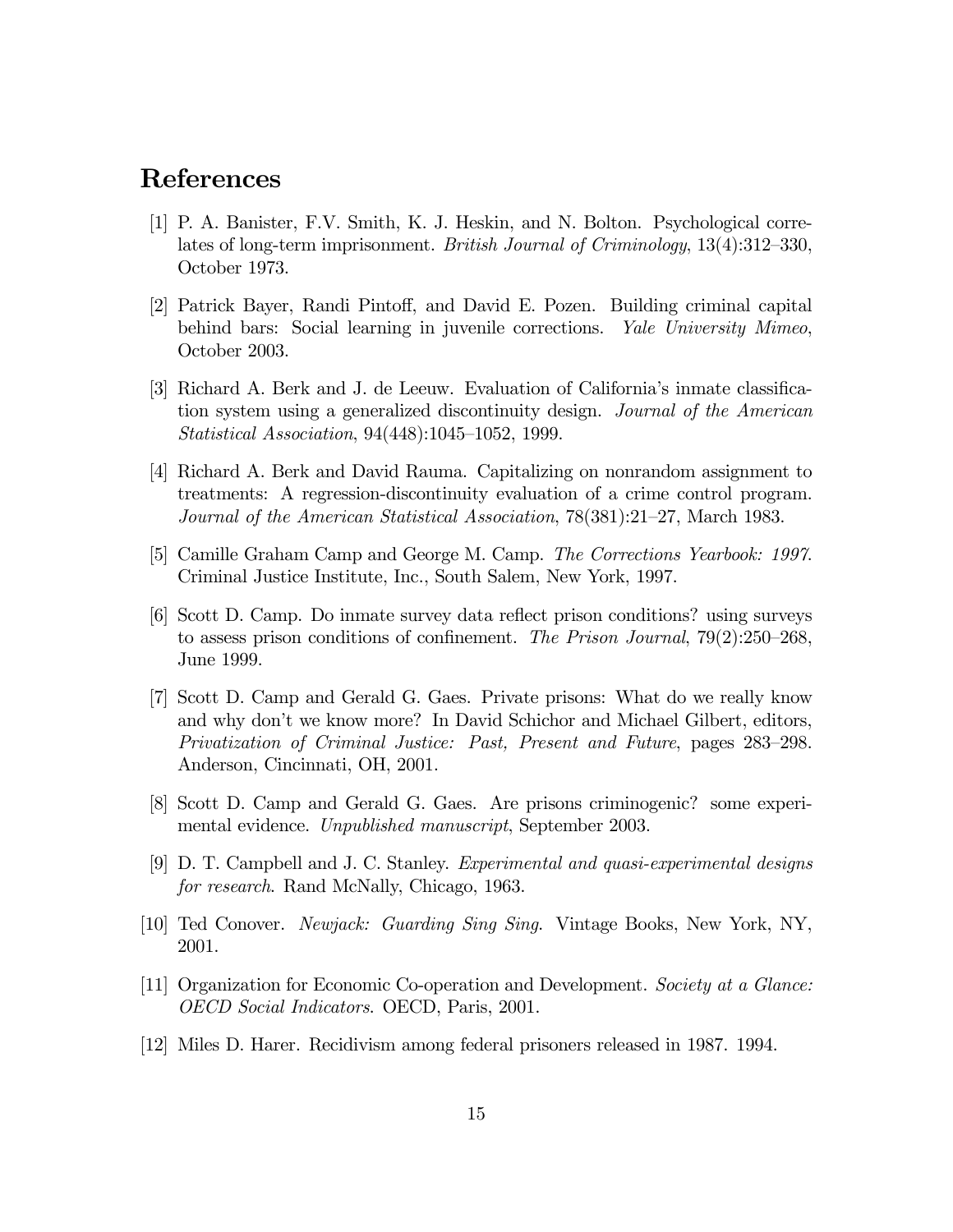- [13] Miles D. Harer and Neal P. Langan. Gender differences in predictors of prison violent: Assessing the predictive validity of a risk classification system. Crime and Delinquency, 47(4):513—536, October 2001.
- [14] Oliver Hart, Andrei Shleifer, and Robert Vishny. The proper scope of government: Theory and an application to prisons. Quarterly Journal of Economics, 112(4):1127—1161, November 1997.
- [15] Caroline M. Hoxby. The effects of class size on student achievement: New evidence from population variation. Quarterly Journal of Economics, 115(4), 2000.
- [16] Dana A. Jones, Shelley Johnson, Edward Latessa, and Lawrence F. Travis. Case classification in community corrections: Preliminary findings from a national survey. Topics in community corrections, 1999.
- [17] Patrick A. Langan and David J. Levin. Recidivism of prisoners released in 1994. Bureau of Justice Statistics Special Report, June 2002.
- [18] David S. Lee. The electoral advantage to incumbency and voters' valuation of politicians' experience: A regression discontinuity analysis of elections to the u.s. house. National Bureau of Economic Research Working Paper, 8441, 2001.
- [19] Whitney K. Newey. Efficient estimation of limited dependent variable models with endogenous explanatory variables. Journal of Econometrics, 36(3):231–250, November 1987.
- [20] Federal Bureau of Prisons. Security Designation and Custody Classification Manual. U.S. Department of Justice, Washington, D.C., October 1982.
- [21] Federal Bureau of Prisons. Security Designation and Custody Classification Manul. U.S. Department of Justice, Washington, D.C., 1985.
- [22] Donald B. Rubin. Assignment to treatment group on the basis of a covariate. Journal of Educational Statistics, 2:34—58, 1977.
- [23] Douglas A. Smith and Patrick R. Gartin. Specifying specific deterrence: The influence of arrest on future criminal activity. American Sociological Review, 54(1):94—106, February 1989.
- [24] Gresham M. Sykes. The Society of Captives: A Study of A Maximum Security Prison. Princeton University Press, Princeton, NJ, 1958.
- [25] Bureau of Justice Statistics U.S. Department of Justice. Key facts at a glance. http://www.ojp.usdoj.gov/bjs/keytabs.htm, 2002.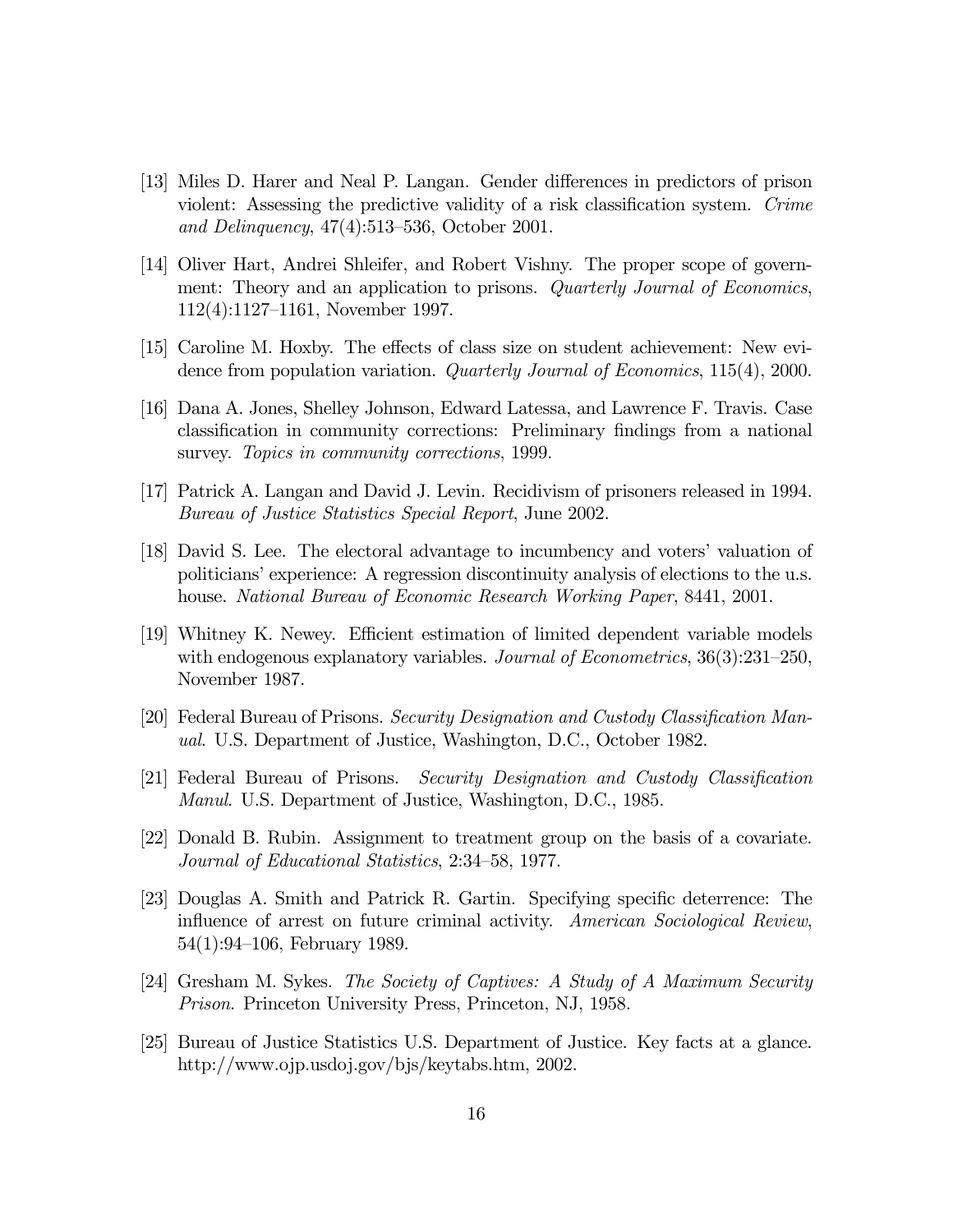- [26] Bureau of Prisons U.S. Department of Justice. Survey of Inmates of Federal Correctional Facilities, 1991. Inter-University Consortium for Political and Social Research, Ann Arbor, MI, 1994.
- [27] Wilbert van der Klauuw. Estimating the effect of financial aid offers on college enrollment: A regression-discontinuity approach. 2001. Forthcoming.
- [28] Bruce Western, Jeffrey R. Kling, and David F. Weiman. The labor market consequences of incarceration. Crime and Delinquency, 47(3):410—427, July 2001.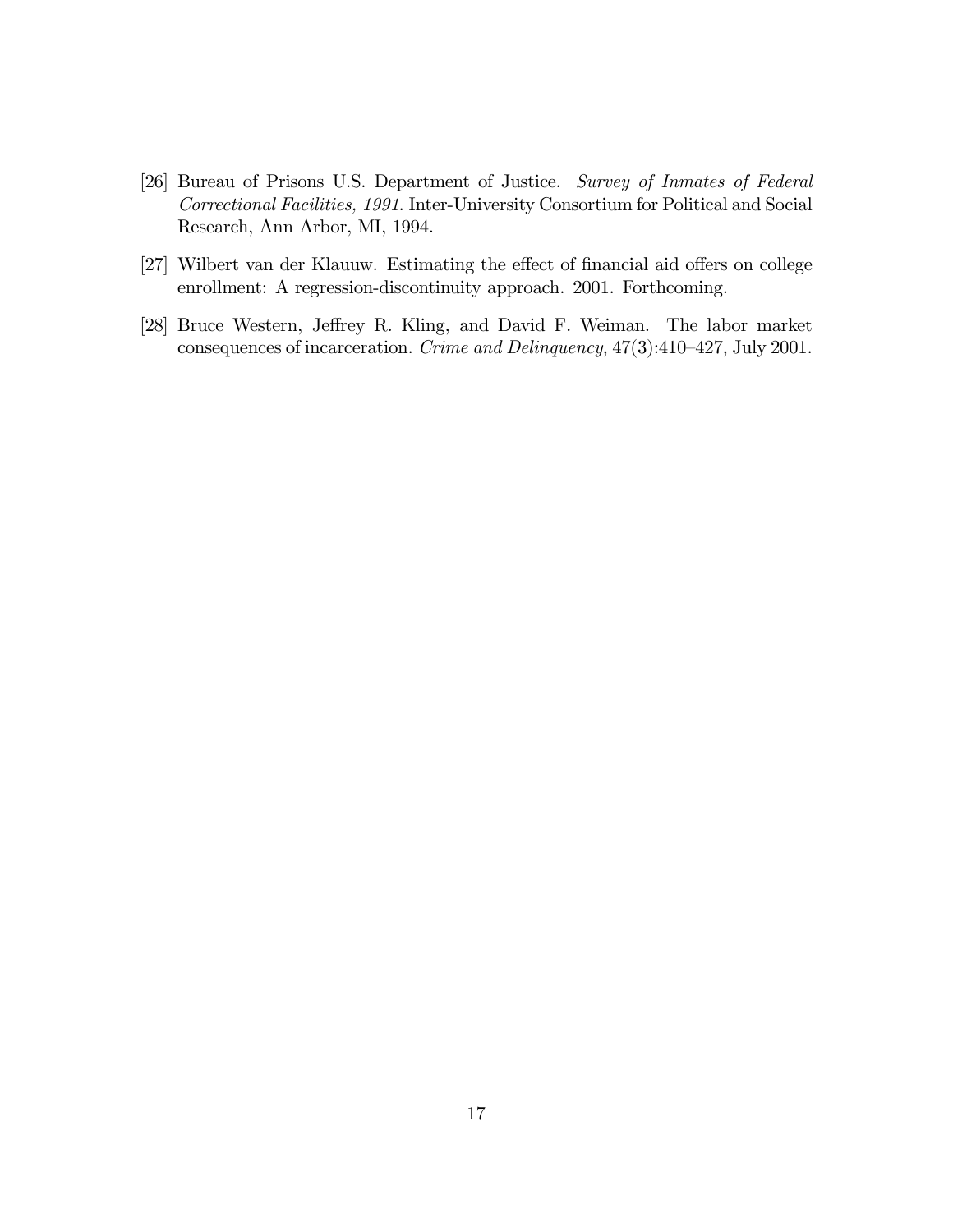| Percent of Inmates                         |         |       | Security Level |          |  |
|--------------------------------------------|---------|-------|----------------|----------|--|
|                                            | Minimum | Low   | Medium         | Maximum  |  |
| Receiving a furlough                       | 14.20%  | 2.50% | 1.60%          | $0.78\%$ |  |
| In cell for $> 8$ hours per day            | 49.01   | 55.21 | 55.03          | 58.22    |  |
| Seriously injured                          | 16.54   | 19.21 | 20.45          | 22.19    |  |
| Found guilty of prison rule violation for: |         |       |                |          |  |
| Possession of drugs                        | 0.45    | 2.02  | 3.59           | 15.78    |  |
| Possession of alcohol                      | 0.11    | 0.47  | 2.63           | 9.53     |  |
| Possession of a weapon                     | 0.00    | 0.12  | 0.99           | 7.66     |  |
| Assaulting an inmate                       | 1.07    | 3.32  | 5.05           | 9.38     |  |
| Assaulting a correction officer            | 0.00    | 0.36  | 1.04           | 5.94     |  |
| Number of observations                     | 1782    | 843   | 2315           | 640      |  |

Table 1: Security Level and Prison Conditions

Source: Authors' calculations based on U.S. Department of Justice (1991).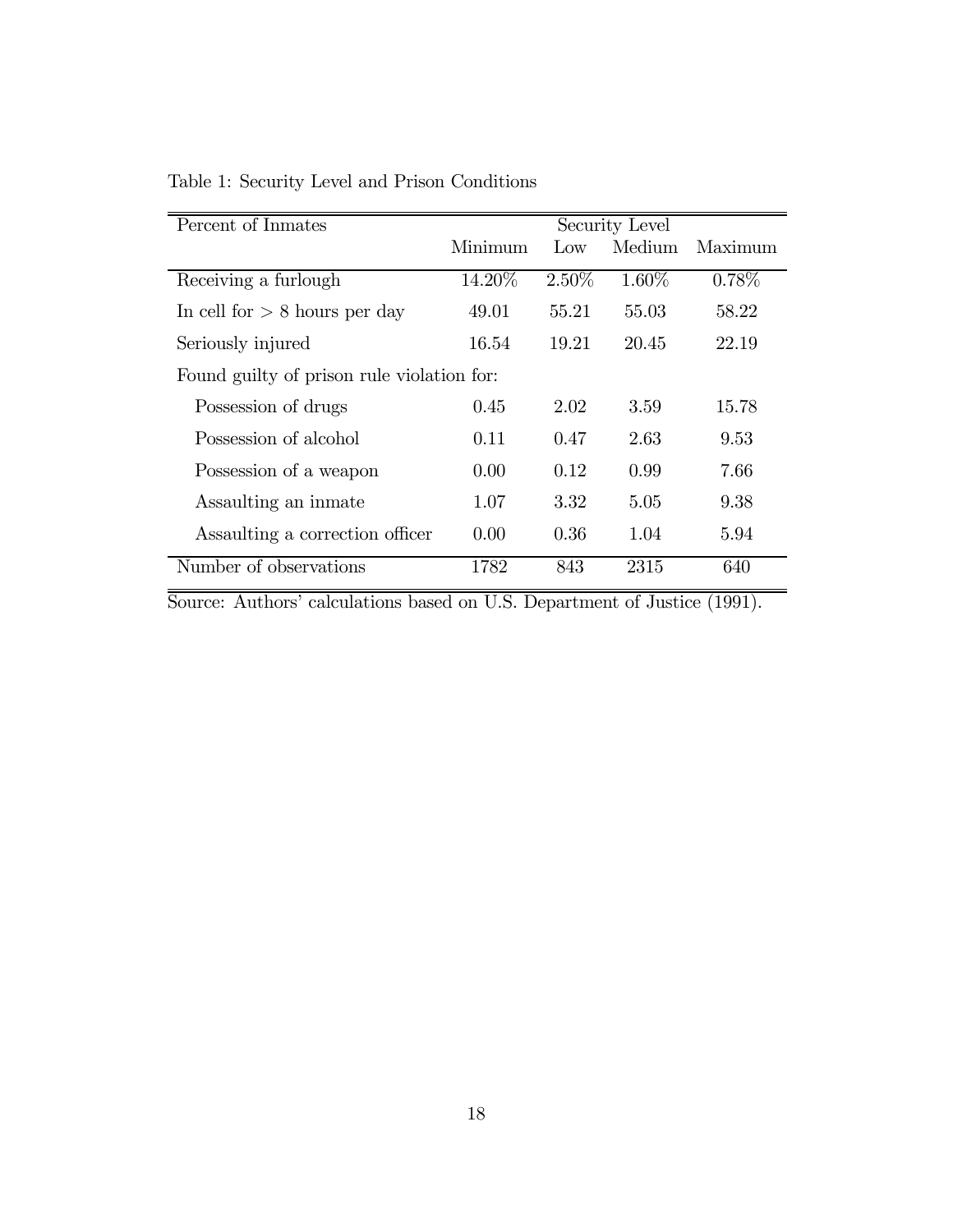Table 2: Summary Statistics

| Security level             | All   | Minimum   | Low    | $>$ Low |
|----------------------------|-------|-----------|--------|---------|
| Mean time to rearrest      | 2.37  | $2.53**$  | 2.17   | 2.16    |
| Percent of inmates who are |       |           |        |         |
| Rearrested within 3 years  | 46.84 | $37.83**$ | 54.55  | 60.23   |
| High school graduates      | 55.79 | 64.64**   | 46.06  | 44.02   |
| Previously convicted       | 68.74 | $58.37**$ | 80.61  | 82.24   |
| Married as of arrest       | 38.42 | 43.54     | 36.36  | 29.34   |
| Employed before arrest     | 53.79 | $63.69**$ | 44.85  | 39.38   |
| White                      | 71.26 | $76.43**$ | 67.88  | 62.93   |
| Male                       | 92.21 | $86.12**$ | 100.00 | 99.61   |
| Number of observations     | 950   | 526       | 165    | 259     |

Notes: \*\* denotes difference in means between minimum and low security statistically significant at the 5% level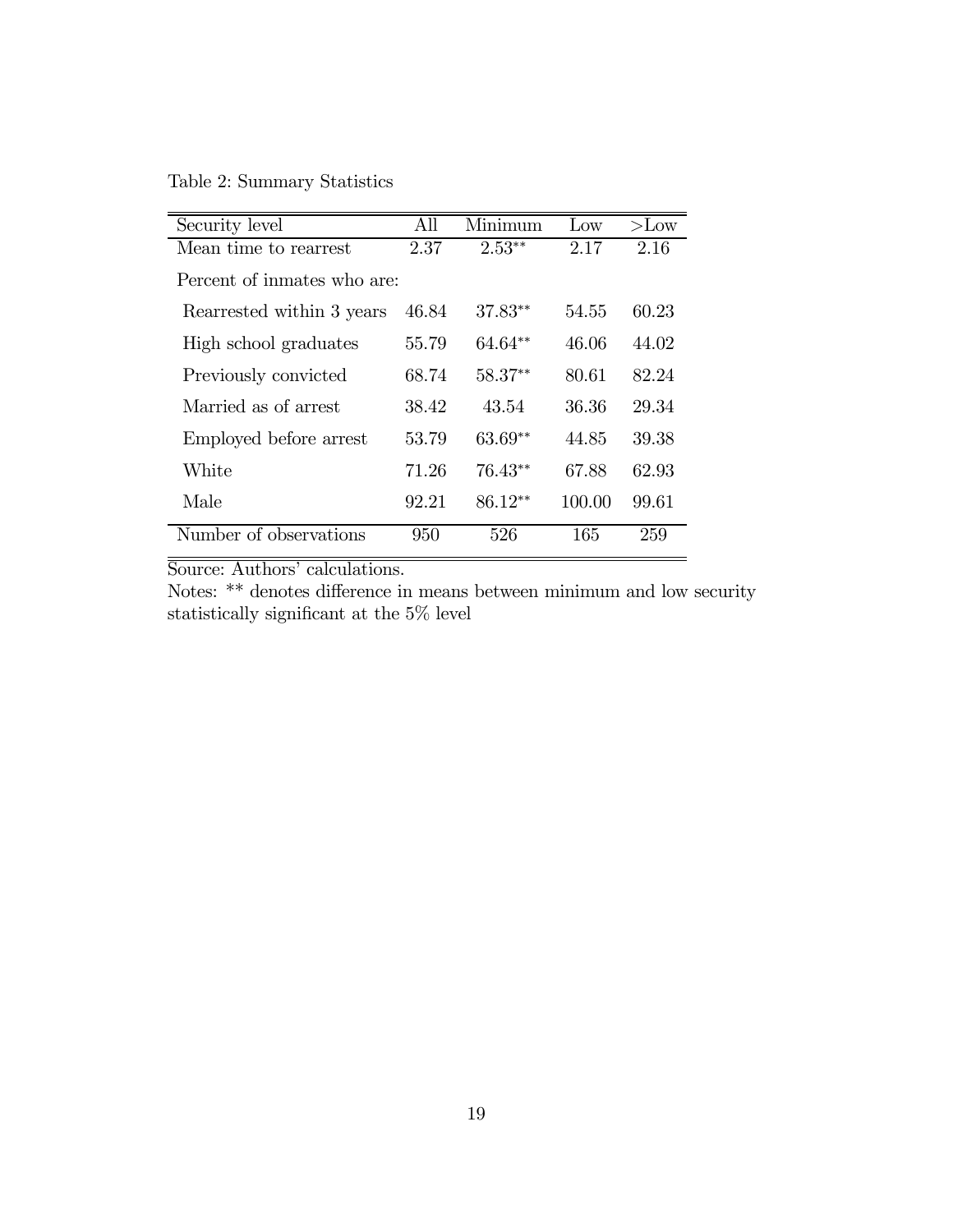| Security custody Number of |      | Percent rearrested within |         |                                |  |
|----------------------------|------|---------------------------|---------|--------------------------------|--|
| score range                | obs. |                           |         | One year Two years Three years |  |
|                            |      |                           |         |                                |  |
| $5-6$                      | 91   | 19.78                     | 36.26   | 48.35                          |  |
| $7 - 8$                    | 51   | 33.33                     | 54.90   | 62.75                          |  |
| Difference                 |      | $13.55*$                  | 18.64** | $14.39*$                       |  |
|                            |      |                           |         |                                |  |
| 6                          | 44   | 22.73                     | 40.91   | 52.27                          |  |
|                            | 31   | 32.26                     | 54.84   | 61.29                          |  |
| Difference                 |      | 9.53                      | 13.93   | 9.02                           |  |

Table 3: Comparison of Proportions

Notes: \* denotes significant at  $10\%$ ; \*\* denotes significant at  $5\%$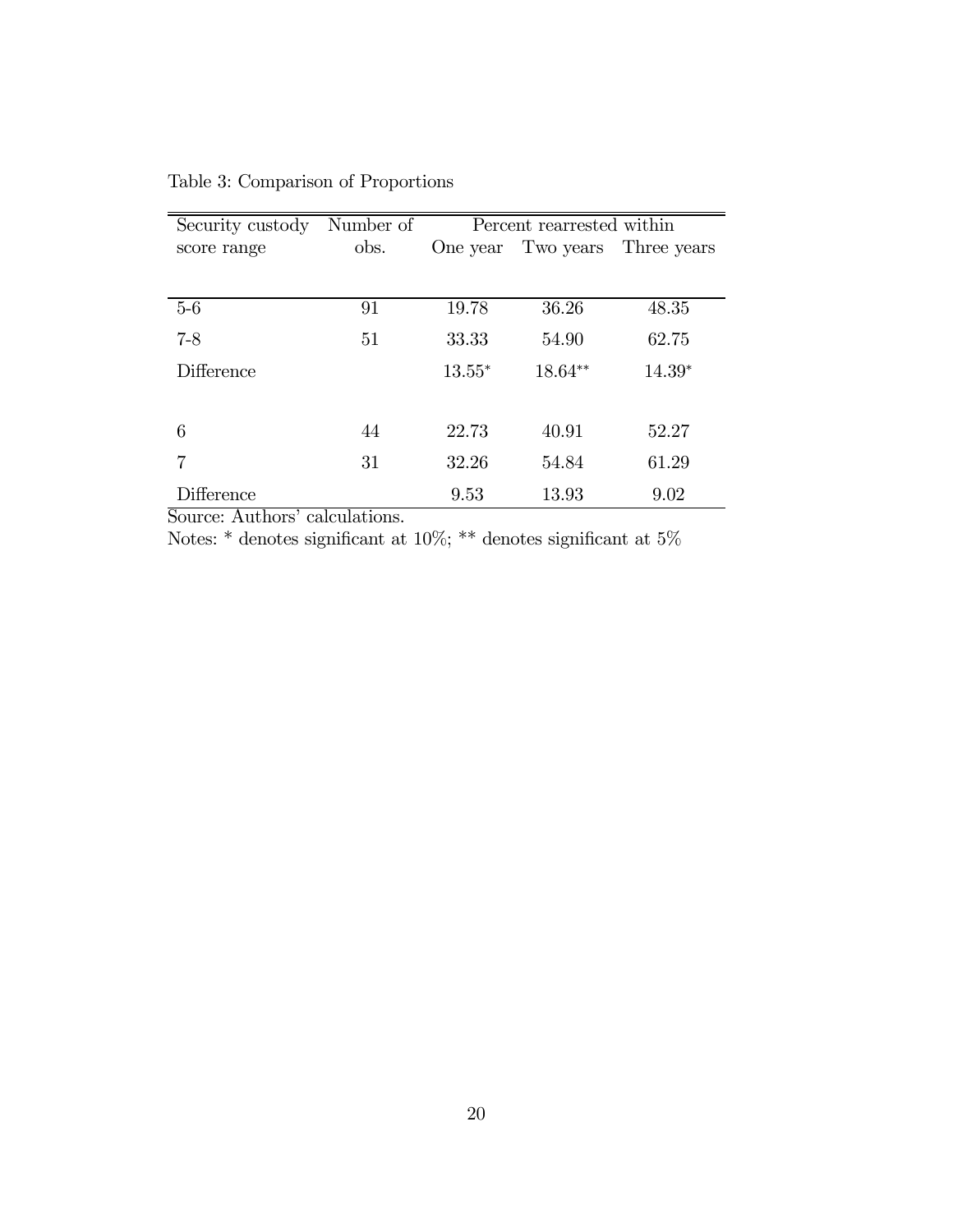|                    | (1)         | (2)                            | (3)       | (4)        |
|--------------------|-------------|--------------------------------|-----------|------------|
|                    |             | Probability of rearrest within |           |            |
|                    | Three years | Two years                      |           | One year   |
| Score > 6          | 0.2003      | 0.2515                         | 0.1826    | 0.1427     |
|                    | (0.1155)    | (0.1105)                       | (0.0976)  | (0.0909)   |
| Score > 9          | 0.1702      | 0.1627                         | 0.0424    | 0.0106     |
|                    | (0.1337)    | (0.1217)                       | (0.0857)  | (0.0709)   |
| Score > 13         | 0.0365      | 0.2353                         | $-0.1022$ | $-0.0952$  |
|                    | (0.1950)    | (0.1960)                       | (0.0510)  | (0.0377)   |
| Security custody   | 0.1737      | 0.1784                         | 0.1417    | 0.0988     |
| score              | (0.0417)    | (0.0356)                       | (0.0268)  | (0.0254)   |
| Score <sup>2</sup> | $-0.03$     | $-0.0331$                      | $-0.0304$ | $-0.0234$  |
|                    | (0.0129)    | (0.0107)                       | (0.0080)  | (0.0074)   |
| Score <sup>3</sup> | 0.0017      | 0.0019                         | 0.0021    | 0.0017     |
|                    | (0.0011)    | (0.0009)                       | (0.0007)  | (0.0006)   |
| Score <sup>4</sup> | 0.0000      | 0.0000                         | 0.0000    | 0.0000     |
|                    | (0.0000)    | (0.0000)                       | (0.0000)  | (0.0000)   |
| Demographic        | NO          | NO                             | NO        | <b>YES</b> |
| controls?          |             |                                |           |            |
| Observations       | 948         | 948                            | 948       | 948        |
| Pseudo- $R^2$      | 0.1163      | 0.1224                         | 0.1047    | 0.1643     |

Table 4: Probit Estimates

Notes: Standard errors in parentheses. Demographic controls include age and dummies for high school graduate, prior convictions, married, white, male, and employed prior to arrest. Coefficients reflect marginal effects evaluated at the mean.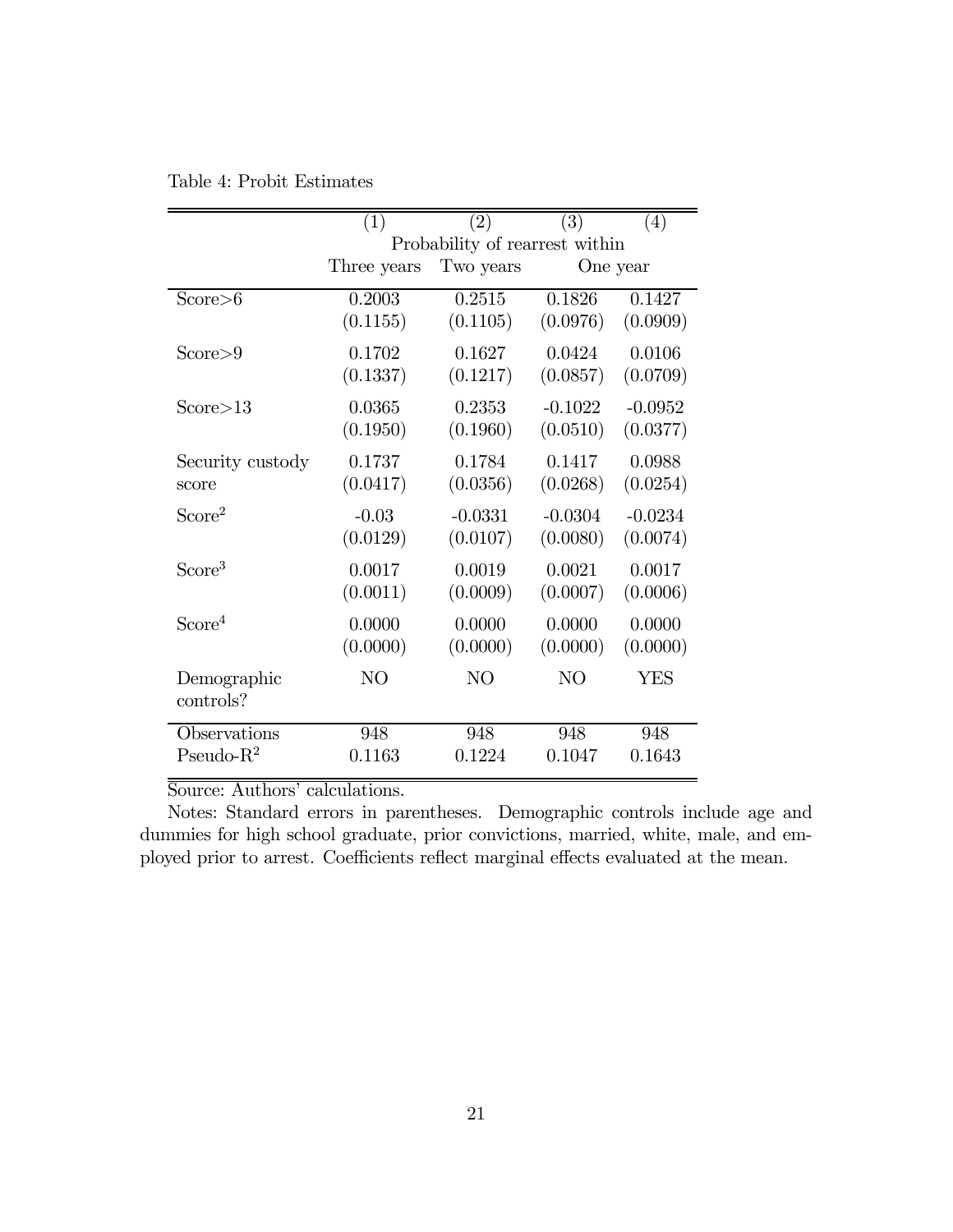|                              | (1)            | (2)                      | (3)       | (4)       |
|------------------------------|----------------|--------------------------|-----------|-----------|
|                              |                | Rearrest occurred within |           |           |
|                              | Three years    | Two years                |           | One year  |
| $Security$ level $>$ minimum | 0.3276         | 0.6317                   | 0.4649    | 0.4752    |
|                              | (0.2699)       | (0.2685)                 | (0.2189)  | (0.2359)  |
| Security custody score       | 0.1681         | 0.1172                   | 0.0893    | 0.0312    |
|                              | (0.0688)       | (0.0684)                 | (0.0558)  | (0.0558)  |
| Score <sup>2</sup>           | $-0.0466$      | $-0.0300$                | $-0.0206$ | $-0.0045$ |
|                              | (0.0295)       | (0.0293)                 | (0.0239)  | (0.0237)  |
| Score <sup>3</sup>           | 0.0051         | 0.0022                   | 0.0009    | $-0.0010$ |
|                              | (0.0042)       | (0.0042)                 | (0.0034)  | (0.0034)  |
| Score <sup>4</sup>           | $-0.0002$      | 0.0000                   | 0.0000    | 0.0001    |
|                              | (0.0002)       | (0.0002)                 | (0.0002)  | (0.0002)  |
| Demographic controls?        | N <sub>O</sub> | NO                       | NO        | YES       |
| Observations                 | 690            | 690                      | 690       | 690       |

#### Table 5: Two-stage Least Squares Models

### Source: Authors' calculations.

Notes: Standard errors in parentheses. Demographic controls include age and dummies for high school graduate, prior convictions, married, white, male, and employed prior to arrest. First stage estimates (with standard errors in parentheses) are as follows:<br> $Pr($ low

| $Pr(low) = 0.0792$ | (0.0189)                                                                   | $+ 0.5639$ (score>6) $+ 0.0444$ (score)<br>(0.1160) | (0.0506)                                     |
|--------------------|----------------------------------------------------------------------------|-----------------------------------------------------|----------------------------------------------|
|                    | $+0.0129$ (score <sup>2</sup> ) - 0.0028 (score <sup>3</sup> )<br>(0.0230) | (0.0034)                                            | $+ 0.0001$ (score <sup>4</sup> )<br>(0.0002) |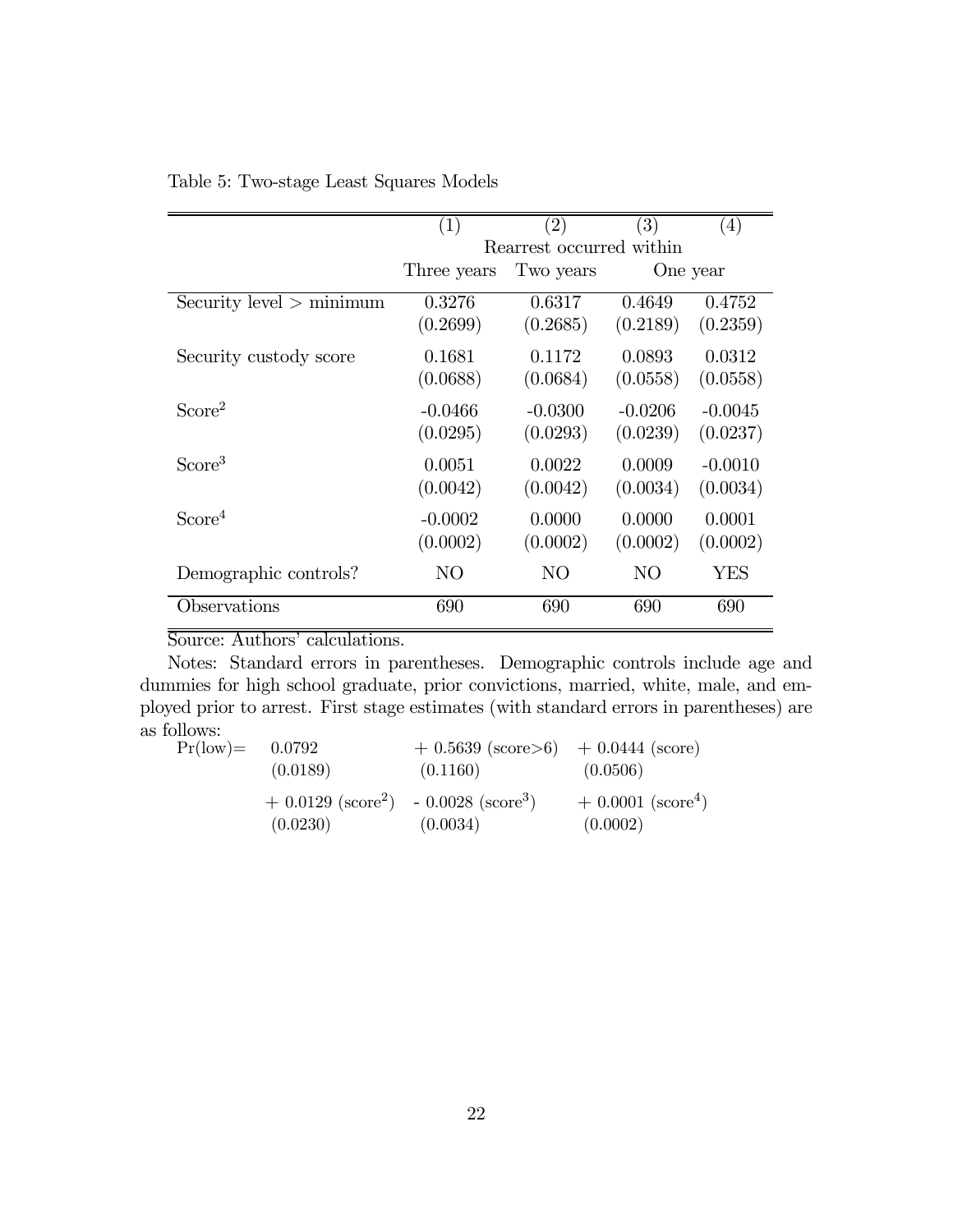|  |  | Table 6: Control Regressions |
|--|--|------------------------------|
|--|--|------------------------------|

|                        | $\left( 1\right)$ | $\left( 2\right)$                | $\left( 3\right)$ | $\left( 4\right)$ |
|------------------------|-------------------|----------------------------------|-------------------|-------------------|
|                        |                   | Dependent variable is dummy for: |                   |                   |
|                        | High school       | Prior                            | White             | Employed before   |
|                        | graduate          | convictions                      |                   | arrest            |
| Score > 6              | $-0.0740$         | 0.1037                           | $-0.0389$         | $-0.1866$         |
|                        | (0.1196)          | (0.1043)                         | (0.1033)          | (0.1215)          |
| Score > 9              | $-0.1229$         | $-0.1958$                        | $-0.0855$         | $-0.2100$         |
|                        | (0.1384)          | (0.2035)                         | (0.1189)          | (0.1512)          |
| Score>13               | 0.2454            | $-0.5038$                        | $-0.0404$         | $-0.3230$         |
|                        | (0.1508)          | (0.3187)                         | (0.1746)          | (0.1799)          |
| Security custody score | $-0.1161$         | 0.1689                           | $-0.1109$         | $-0.1355$         |
|                        | (0.0438)          | (0.0428)                         | (0.0370)          | (0.0465)          |
| Score <sup>2</sup>     | 0.0127            | $-0.0368$                        | 0.0167            | 0.0066            |
|                        | (0.0138)          | (0.0148)                         | (0.0112)          | (0.0150)          |
| Score <sup>3</sup>     | $-0.0004$         | 0.0033                           | $-0.0009$         | 0.0007            |
|                        | (0.0012)          | (0.0015)                         | (0.0009)          | (0.0014)          |
| Score <sup>4</sup>     | 0.0000            | $-0.0001$                        | 0.0000            | 0.0000            |
|                        | (0.0000)          | (0.0000)                         | (0.0000)          | (0.0000)          |
| Observations           | 948               | 948                              | 948               | 948               |

Notes: Standard errors in parentheses. Coefficients reflect marginal effects evaluated at the mean.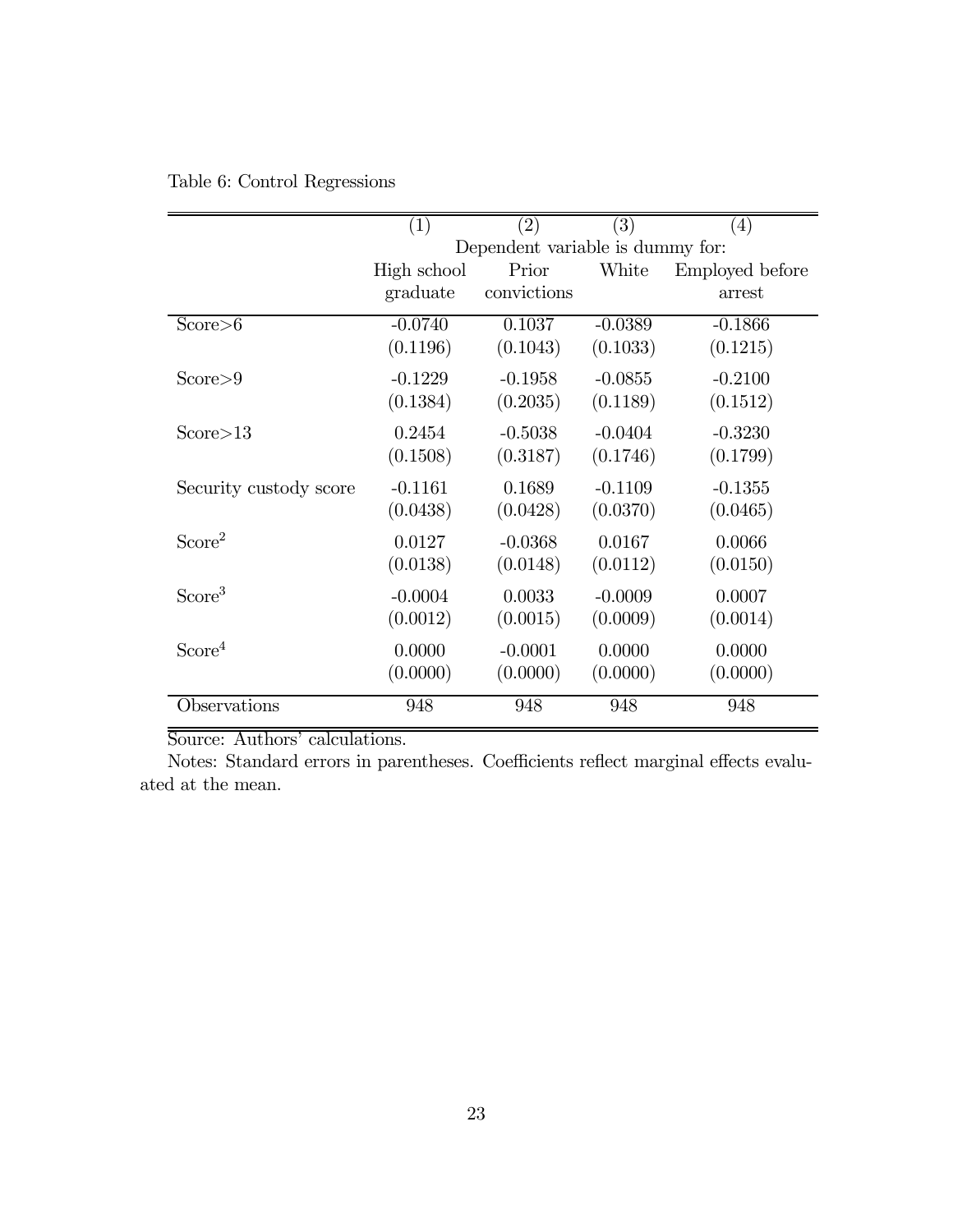|                        | (1)         | (2)                            | $\overline{(3)}$ | (4)       |
|------------------------|-------------|--------------------------------|------------------|-----------|
|                        |             | Probability of rearrest within |                  |           |
|                        | Three years |                                | One year         |           |
| Score > 6              | $-0.0514$   | $-0.1560$                      | $-0.0436$        | $-0.0279$ |
|                        | (0.2005)    | (0.1775)                       | (0.1178)         | (0.1174)  |
| Score > 9              | 0.1103      | $-0.1046$                      | 0.0822           | 0.0417    |
|                        | (0.3270)    | (0.2742)                       | (0.2304)         | (0.2036)  |
| Score>13               | 0.6434      | 0.7658                         | 0.6010           | 0.7279    |
|                        | (0.0461)    | (0.0460)                       | (0.4668)         | (0.3578)  |
| Security custody score | 0.1786      | 0.2266                         | 0.0712           | 0.0458    |
|                        | (0.1282)    | (0.1312)                       | (0.0760)         | (0.0747)  |
| Score <sup>2</sup>     | $-0.0498$   | $-0.0790$                      | $-0.0081$        | $-0.0043$ |
|                        | (0.0519)    | (0.0529)                       | (0.0243)         | (0.0236)  |
| Score <sup>3</sup>     | 0.0070      | 0.0122                         | 0.0006           | 0.0003    |
|                        | (0.0070)    | (0.0072)                       | (0.0025)         | (0.0024)  |
| Score <sup>4</sup>     | $-0.0003$   | $-0.0006$                      | 0.0000           | 0.0000    |
|                        | (0.0003)    | (0.0003)                       | (0.0001)         | (0.0001)  |
| Demographic controls?  | NO          | N <sub>O</sub>                 | NO               | YES       |
| Observations           | 211         | 211                            | 211              | 211       |

Table 7: Administrative Sample

Notes: Standard errors in parentheses. Demographic controls include age and dummies for high school graduate, prior convictions, married, white, male, and employed prior to arrest. Coefficients reflect marginal effects evaluated at the mean.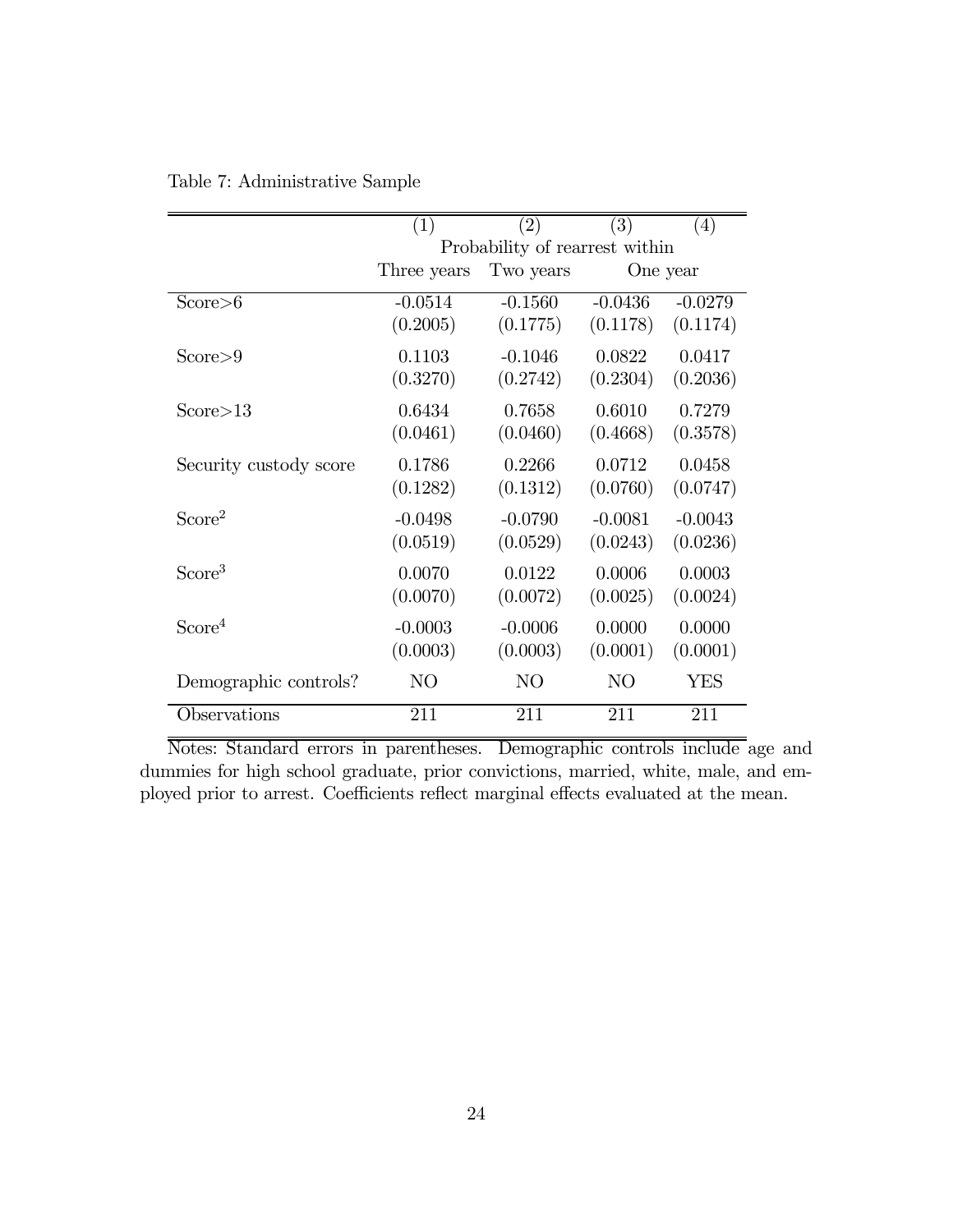| <b>INMATE LOAD DATA</b>                                                       | i ja 1960an kali admo ja 1960a, dana dan katangan masa kasa kang mangalakan kalendar dan sasa kasa |                         |                                               |                                            |                | 1. REGISTER NO.                                    |           |  |
|-------------------------------------------------------------------------------|----------------------------------------------------------------------------------------------------|-------------------------|-----------------------------------------------|--------------------------------------------|----------------|----------------------------------------------------|-----------|--|
| 2 LAST NAME                                                                   |                                                                                                    | 3. FIRST                |                                               |                                            | 4. MIDDLE      |                                                    | 5. SUFFIX |  |
| 6. RACE                                                                       | 7. ETHNIC ORIGIN                                                                                   | 8. SEX                  |                                               |                                            |                | 9. DATE OF BIRTH                                   |           |  |
| <b>10. OFFN/CHRG/SENT</b>                                                     |                                                                                                    |                         |                                               |                                            |                |                                                    |           |  |
| <b>II. FBI NUMBER</b>                                                         |                                                                                                    | <b>12. HEIGHT</b>       |                                               |                                            | 13. WEIGHT     |                                                    |           |  |
| 14. SOC. SEC. NO.                                                             |                                                                                                    | 15. HAIR                | FT                                            | IN                                         | 16. EYES       |                                                    |           |  |
| <b>17. STATE OF BIRTH</b>                                                     | 18. OR COUNTRY OF<br>BIRTH                                                                         | 19. CITIZENSHIP         |                                               |                                            |                |                                                    |           |  |
| 20. ADDRESS - STREET                                                          |                                                                                                    |                         |                                               |                                            |                |                                                    |           |  |
| 21. ADDRESS - CITY                                                            |                                                                                                    |                         |                                               |                                            |                |                                                    |           |  |
| 22 ADDRESS - STATE                                                            |                                                                                                    | 23. ZIP CODE            |                                               |                                            |                | 24. OR FOREIGN COUNTRY                             |           |  |
| 25. REMARKS                                                                   |                                                                                                    |                         |                                               |                                            |                |                                                    |           |  |
| 1. DESIGNATION<br><b>LIMITATIONS</b><br>2 ADDITIONAL<br><b>CONSIDERATIONS</b> | 0 - NONE<br>1 - MISDEMEANOR<br>$0 - NONE$<br>1 - MEDICAL HEALTH                                    | $2 - NARA$<br>$3 - YCA$ | 2 - MENTAL HEALTH<br>3 - AGGRESS SEX BEHAVIOR | 4 - STUDY<br>$5 - SPLIT$                   |                | $6 - PSYCH$<br>7 - MEDICAL<br>4 - DEPORTABLE ALIEN |           |  |
| 3. USM OFFICE                                                                 |                                                                                                    |                         |                                               | 4. JUDGE                                   |                |                                                    |           |  |
| S. RECOMMENDED FACILITY                                                       |                                                                                                    |                         |                                               | 6. RECOMMENDED PROGRAM                     |                |                                                    |           |  |
| 7. TYPE OF DETAINER                                                           | $0 - NONE$<br><b>F = LOWEST/LOW MODERATE</b>                                                       |                         |                                               | 3 - MODERATE<br>5 - HIGH                   |                | 7 - GREATEST                                       |           |  |
| OF CURRENT<br>BIT.<br>3. SI<br>Oi ENSE                                        | 0 - LOWEST<br><b>I - LOW MODERATE</b>                                                              |                         | $5 - HIGH$                                    | 3 - MODERATE                               |                | 7-GREATEST                                         |           |  |
| 9. EXPECTED LENGTH OF<br>INCARCERATION                                        | $0 - 0.12$ MONTHS<br>$1 - 13 - 59$ MONTHS                                                          |                         | 3-60-83 MONTHS                                | 5 - 84 PLUS MONTHS                         |                | <b>MONTHS</b>                                      |           |  |
| 10 TYPE OF PRIOR<br><b>COMMITMENTS</b>                                        | $0 - NONE$<br>I - MINOR                                                                            |                         | 3 - SERIOUS                                   |                                            |                |                                                    |           |  |
| <b>11. HISTORY OF ESCAPES</b><br>OR ATTEMPTS                                  | <b>MINOR</b>                                                                                       | <b>NONE</b><br>0        | $>15$ YRS<br>n                                | 10-15 YRS<br>÷                             | 5-10 YRS<br>Ĩ. | <5 YRS<br>$\overline{\mathbf{3}}$                  |           |  |
|                                                                               | SERIOUS                                                                                            | $\mathbf{o}$            | 4                                             | 5                                          | 6              | 7                                                  |           |  |
| 12 HISTORY OF<br>VIOLENCE                                                     |                                                                                                    |                         |                                               | 6 - VOLUNTARY SURRENDER                    |                |                                                    |           |  |
| 13. PRE-COMMITY<br>- T<br><b>STATUS</b>                                       | 0 - NOT APPLICABLE<br>3 - OWN RECOGNIZANCE                                                         |                         |                                               |                                            |                |                                                    |           |  |
| 14. VOLUNTARY SURRENDER<br>DATE (NM-DD-YYYY)                                  |                                                                                                    |                         |                                               | <b>15. VOLUNTARY SURRENDER</b><br>LOCATION |                |                                                    |           |  |
|                                                                               | . LEIGIBLE FOR SL-1, IS THERE ANY MEDICAL REASON<br>THAT WOULD PRECLUDE DESIGNATING A CAMP?        |                         |                                               | $Y - YES$<br>$N - NO$                      |                |                                                    |           |  |
| <b>17. REMARKS</b>                                                            |                                                                                                    |                         |                                               |                                            |                |                                                    |           |  |

### Figure 1: Inmate Load and Security Designation Form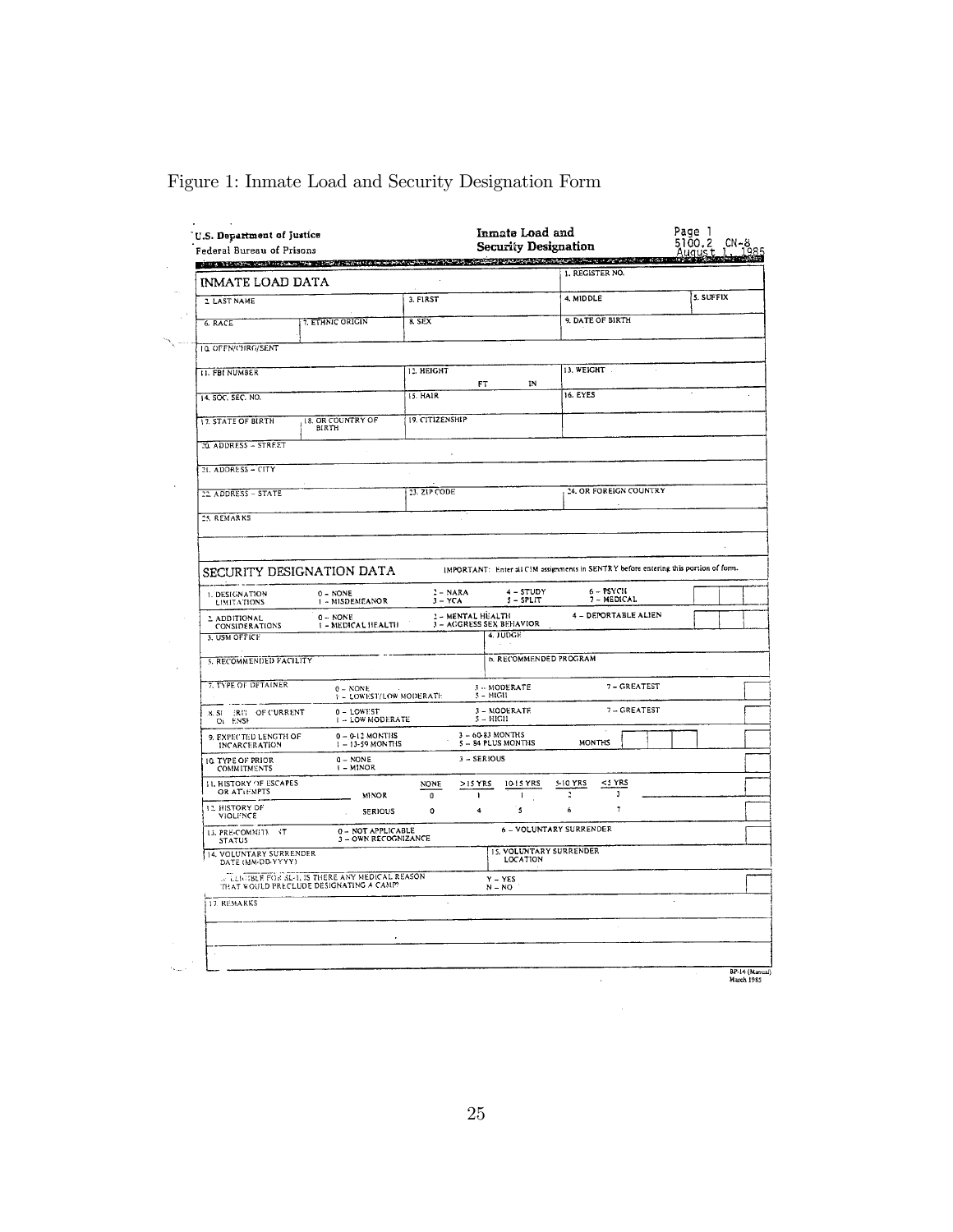Figure 2: Security Level and Score

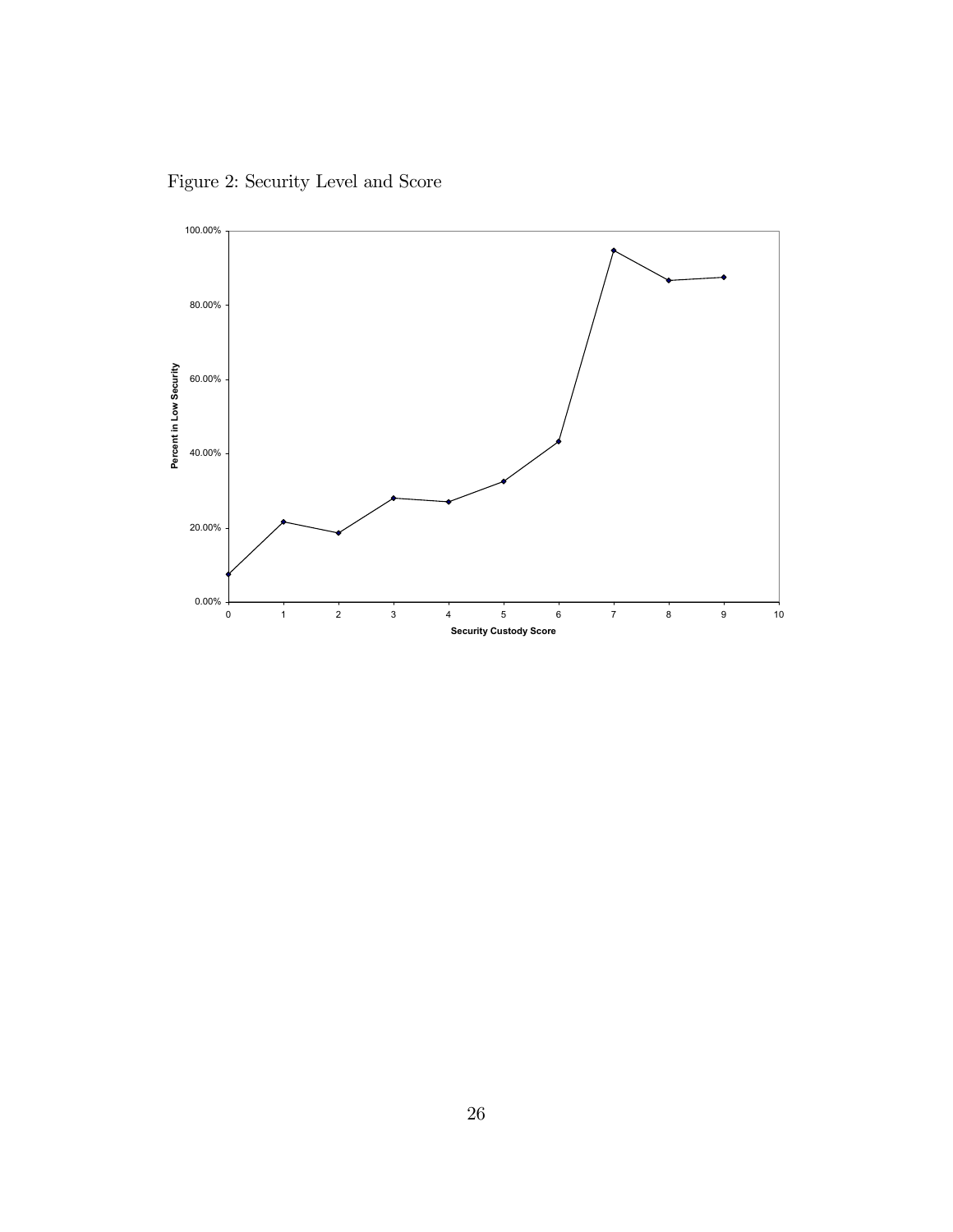# 4 Appendix: Constructing the Security Custody Score

Here, we detail the process by which a prisoner is assigned a security custody score by the bureau of prisons. Upon entry to the federal prison system, an inmate is processed using an Inmate Load and Security Designation Form (see Figure 1). Seven separate items are evaluated by a regional designator for each inmate. Each item is governed by a procedure found in the Bureau of Prisons Security Designation and Custody Classification Manual (Federabl ureau of Prisons, 1982). Discussing each item in the order in which it is addressed on the Designation Form:

### 4.1 Type of Detainer

This category refers to the severity of chargers for which the inmate has not yet been tried and sentenced. A pending charge under a state statute would fall under this category, for example. The severity of the worst such charge is ranked from 0 to 7 according to the severity of offense scale (discussed below), and this number become the inmates type of detainer score, with the exception that 0 now means no pending charges, and a score of 1 indicates a pending charge with a severity score of either 0 or 1.

### 4.2 Severity of Current Offense

All offenses are classified according to a Bureau of Prisons Severity of Offense Scale, which exhaustively partitioned penal code into 5 categories corresponding to point values of 0-lowest, 1-low/moderate, 3-moderate, 5-high , and 7-greatest. The severity of current offense score for an inmate is the severity of the most severe documented behavior associated with the crime for which the individual is currently serving a period of incarceration. For example, if an individual was involved in an armed robbery of a bank (which scores a 7), but plead down at trial to simple robbery (which scores a 5), they would score a 7.

### 4.3 Expected Length of Incarceration

To determine this value the regional designator first looks up the reference (standard) sentence length in months for the inmate, based only on the offense for which the inmate is surving time. These are found in the Expected Length of Incarceration Scale in the Sentencing Handbook. The minimum of this number and the months to which the inmate was *actually* sentenced is compared to a set of cutoffs, with 0-12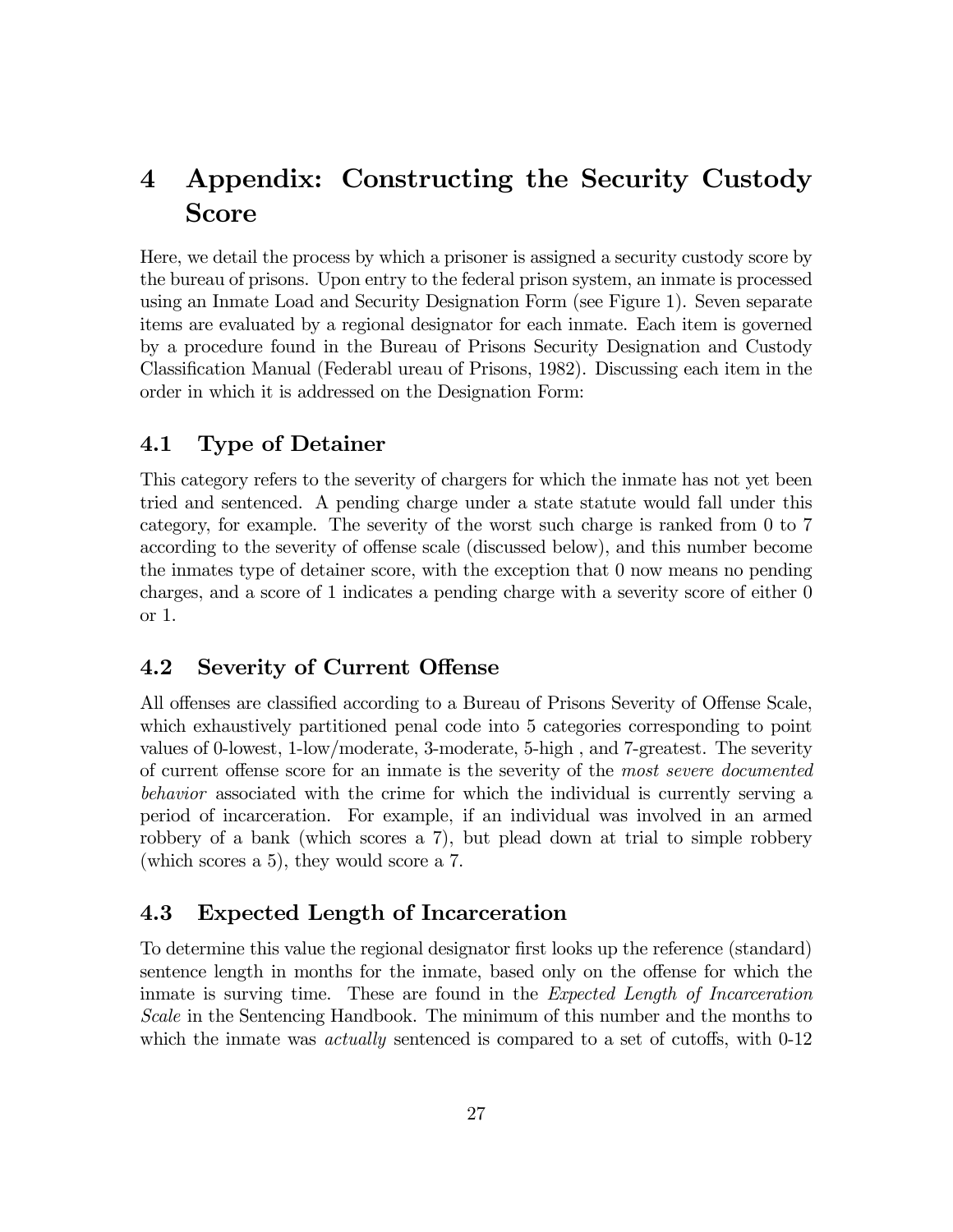months receiving 0 points, 13-59 receiving 1, 60-83 receiving 3, and 84 or more months receiving 5 points.

### 4.4 Type of Prior Commitments

If an inmate has never been incarcerated before he receives a 0. Otherwise, the most severe offense he has been incarcerated for (as evaluated by the severity of current offense scale) is used. An inmate receives 1 point if his most serious prior offense is classified as either low or low-moderate. Any more serious offence conviction leads to a score of 3.

### 4.5 History of Escape Attempts

This measure classifies the escape history of the individual. The history includes a individual's entire background of escapes or attempts to escape from confinement, excluding the current offense. This includes documented flight to escape prosecution, and if multiple escape attempts were made the most severe is used. The severity of the escape attempt is classified as either minor or serious. A minor attempt must have been from an open institution (work camp, work release, furlough, flight to avoid prosecution) and must not have involved a threat of violence. All other attempts are considered serious. As the security designation form details, this severity and the time elapsed since the attempt, combine to form this score component.

### 4.6 History of Violence

This classifies the violent acts history of the individual. This history comprises a individual's entire background of violent acts, excluding their current offense. Violent acts enter the history even if noted by a prison discipline committee but never prosecuted. If an inmate has multiple such acts, the most severe is used. The severity of each act is classified as either minor or serious. A minor act is a simple assault, fight, or domestic squabble. Aggravated assault or worse, arson, or any act involving a weapon, or explosives is considered serious. As the security designation form details, this severity and the time elapsed since the act combine to form this score component.

### 4.7 Pre-Commitment Status

An inmate scores 0 if prior to incarceration he was not out on his own recognizance and/or did not voluntarily surrender. He scores -3 if he was released on his own recognizance during his trial without posting bail to ensure appearance, but was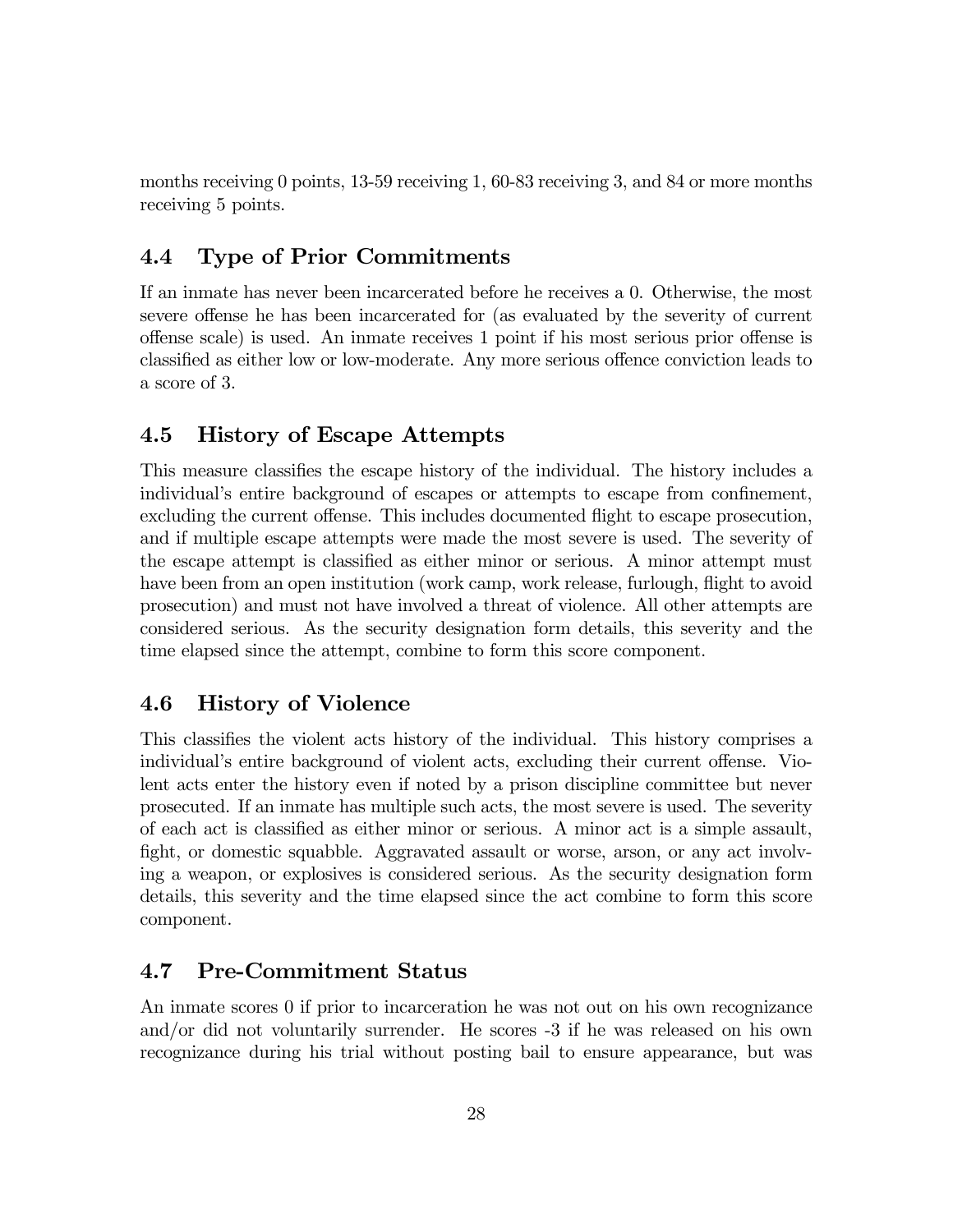incarcerated post-trial. An inmate scores -6 if he meets the previous criteria and surrendered voluntarily to confinement, i.e. was not escorted by a law official to the place of his confinement.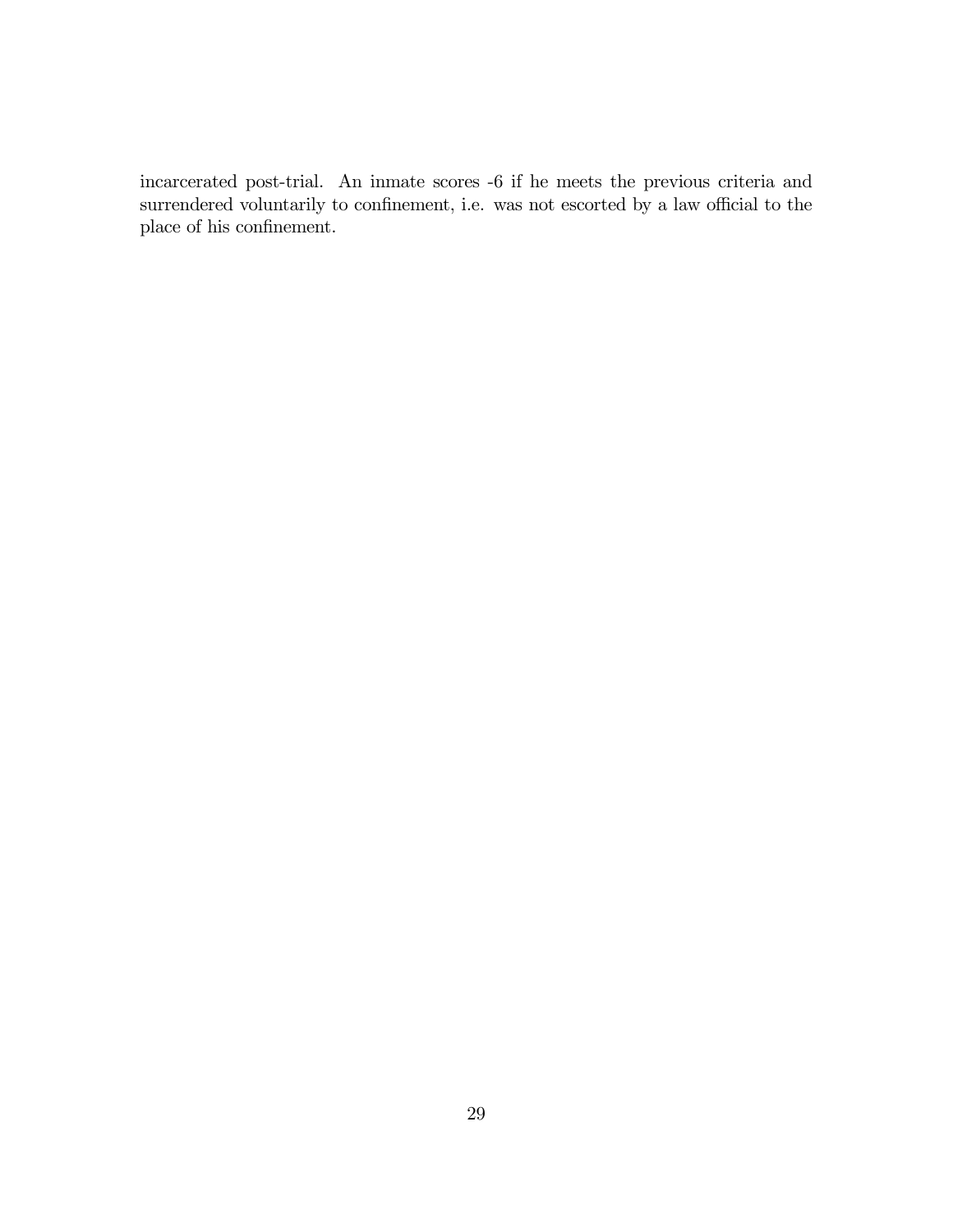| Score          | Assigned       | Number         |          |          | Percent of inmates in security level: |          |
|----------------|----------------|----------------|----------|----------|---------------------------------------|----------|
|                | level          | of obs.        | Minimum  | Low      | Low/Med Medium                        |          |
| $\theta$       | $\mathbf 1$    | 411            | 78.35    | 6.33     | 2.43                                  | 4.87     |
| $\mathbf{1}$   |                | 46             | 63.04    | 17.39    | 6.52                                  | 8.70     |
| $\overline{2}$ |                | 45             | 77.78    | 17.78    | 0.00                                  | 4.44     |
| 3              |                | 56             | 64.29    | 25.00    | 1.79                                  | 5.36     |
| $\overline{4}$ |                | 79             | 58.23    | 21.52    | 10.13                                 | 5.06     |
| $\mathbf 5$    |                | 47             | 57.45    | 27.66    | 0.00                                  | 10.64    |
| $\,6$          |                | 44             | 47.73    | 36.36    | 6.82                                  | 4.55     |
| 7              | $\overline{2}$ | 32             | 3.13     | 56.25    | 25.00                                 | 9.38     |
| $8\,$          |                | 20             | 10.00    | 65.00    | 25.00                                 | 0.00     |
| $9\phantom{.}$ |                | 33             | 9.09     | 63.64    | 18.18                                 | $6.06\,$ |
| 10             | 3              | 26             | $3.85\,$ | 26.92    | 53.85                                 | 15.38    |
| 11             |                | 17             | 11.76    | 5.88     | 70.59                                 | 5.88     |
| 12             |                | 31             | $3.23\,$ | 3.23     | 61.29                                 | 29.03    |
| 13             |                | 11             | 0.00     | 18.18    | 18.18                                 | 54.55    |
| 14             | $\overline{4}$ | 10             | 0.00     | 0.00     | 0.00                                  | 70.00    |
| 15             |                | 10             | 0.00     | 0.00     | $10.00\,$                             | 80.00    |
| 16             |                | $8\,$          | 0.00     | 0.00     | 12.50                                 | 62.50    |
| 17             |                | $\overline{7}$ | 0.00     | 0.00     | 14.29                                 | 42.86    |
| 18             |                | 9              | 0.00     | 0.00     | 22.22                                 | 44.44    |
| 19             |                | $\overline{2}$ | 0.00     | 0.00     | 0.00                                  | 50.00    |
| 20             |                | $\overline{2}$ | 0.00     | 0.00     | 50.00                                 | 50.00    |
| 21             |                | $\overline{2}$ | $0.00\,$ | $0.00\,$ | $0.00\,$                              | 100.00   |
| $22\,$         |                | $\overline{2}$ | 0.00     | 0.00     | 0.00                                  | 50.00    |
| <b>TOTAL</b>   |                | 950            | 55.37    | 17.37    | 10.21                                 | 10.21    |

Appendix Table 1: Score and Security Level